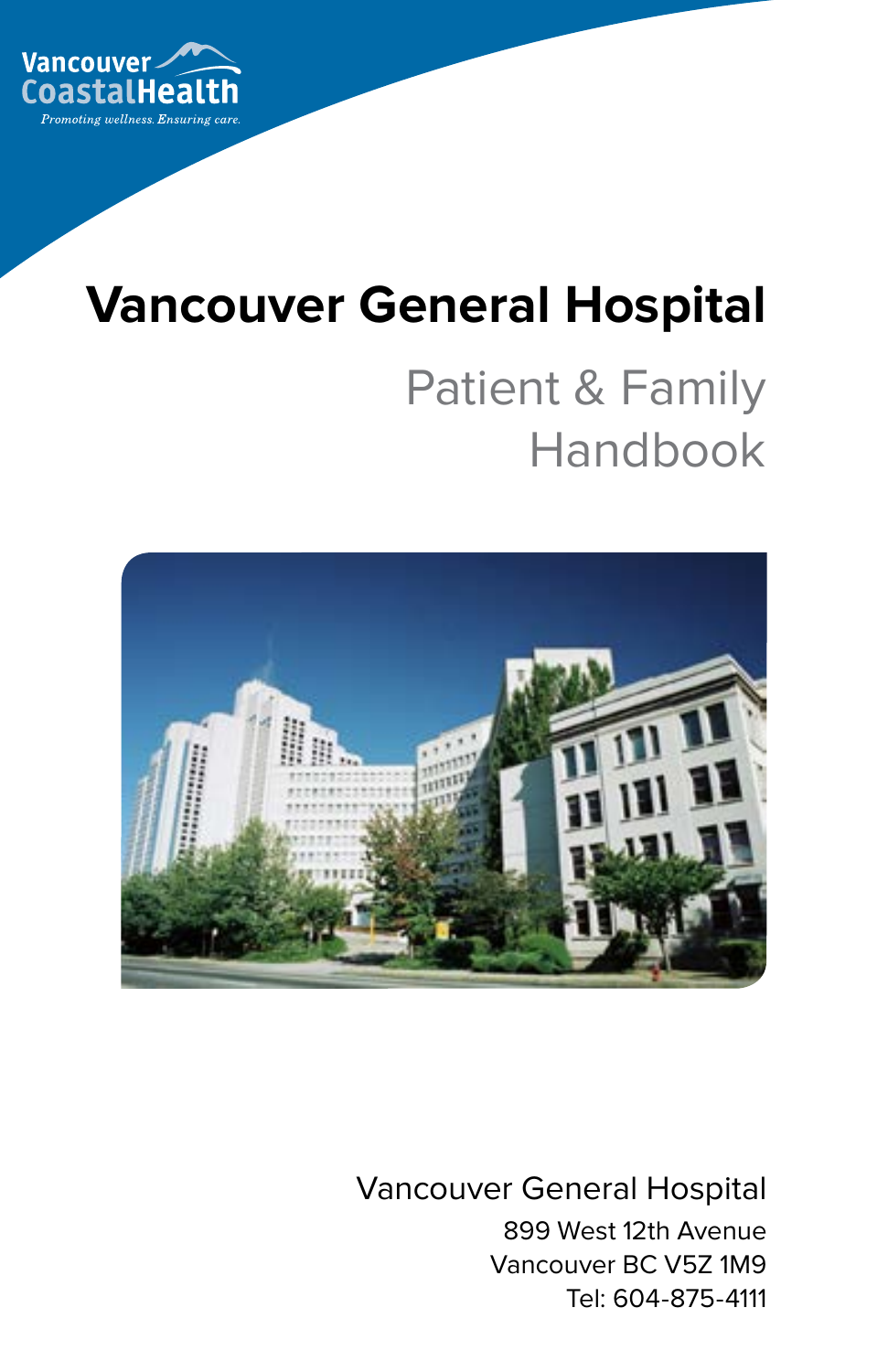# **Table of contents**

|                  | All sites: Vancouver Coastal Health                       |   |
|------------------|-----------------------------------------------------------|---|
|                  | Welcome to Vancouver Coastal Health i                     |   |
|                  | <b>Hospital stay</b>                                      |   |
|                  | <b>Security and safety</b>                                |   |
|                  | <b>Patient services</b><br>Aboriginal patient navigator 8 | 9 |
| <b>Discharge</b> | Returning to another health authority 10                  |   |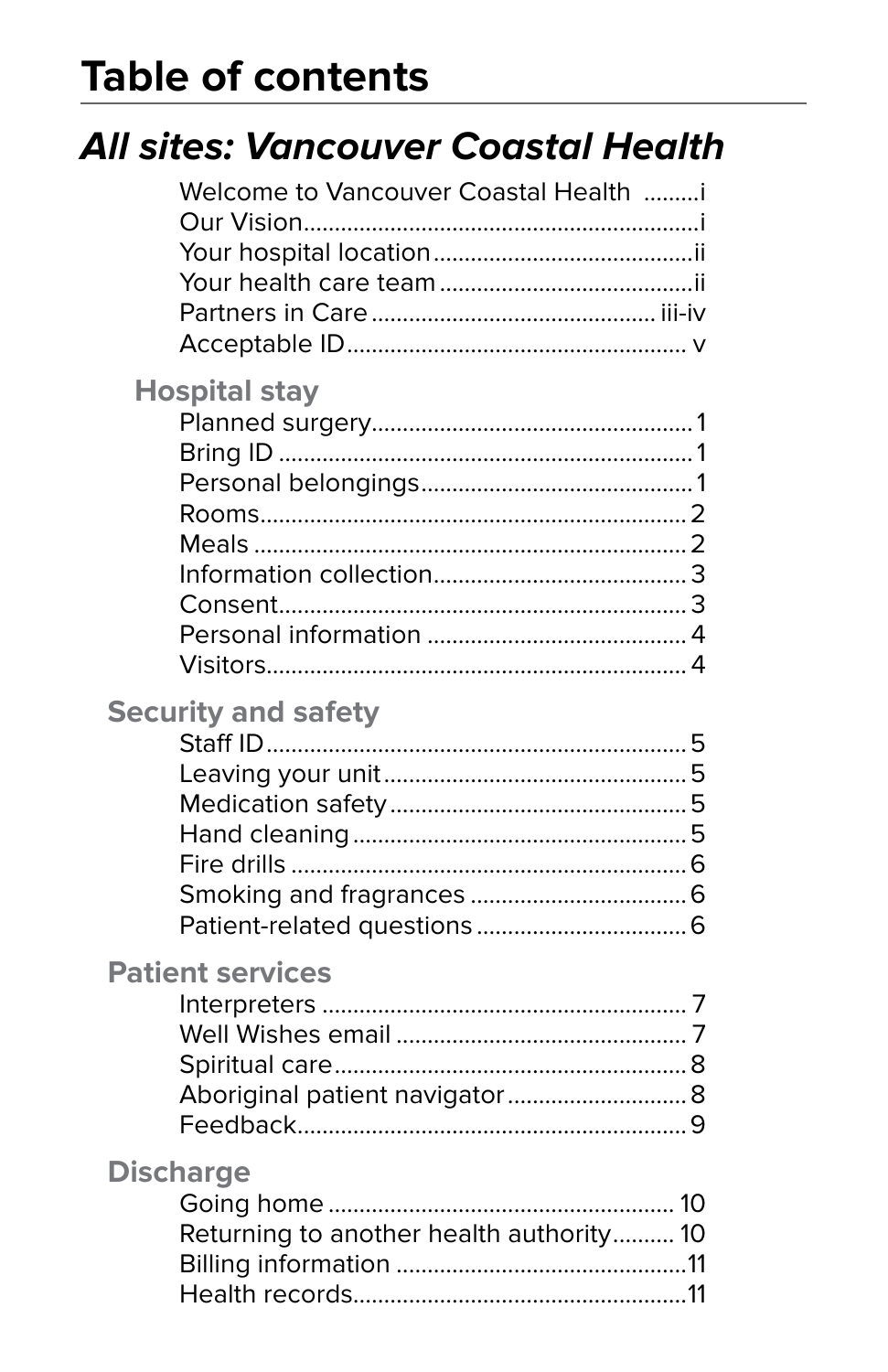# This site: Vancouver General Hospital

| <b>Getting around</b>                                                                          |  |
|------------------------------------------------------------------------------------------------|--|
| <b>Admission</b>                                                                               |  |
| <b>Transportation and parking</b><br>Wheelchair accessible parking15                           |  |
| <b>Services</b><br>TVs, phones, wireless Internet16<br>CIBC Centre for Patients and Families17 |  |
| <b>Information</b><br>Mailing and web address23                                                |  |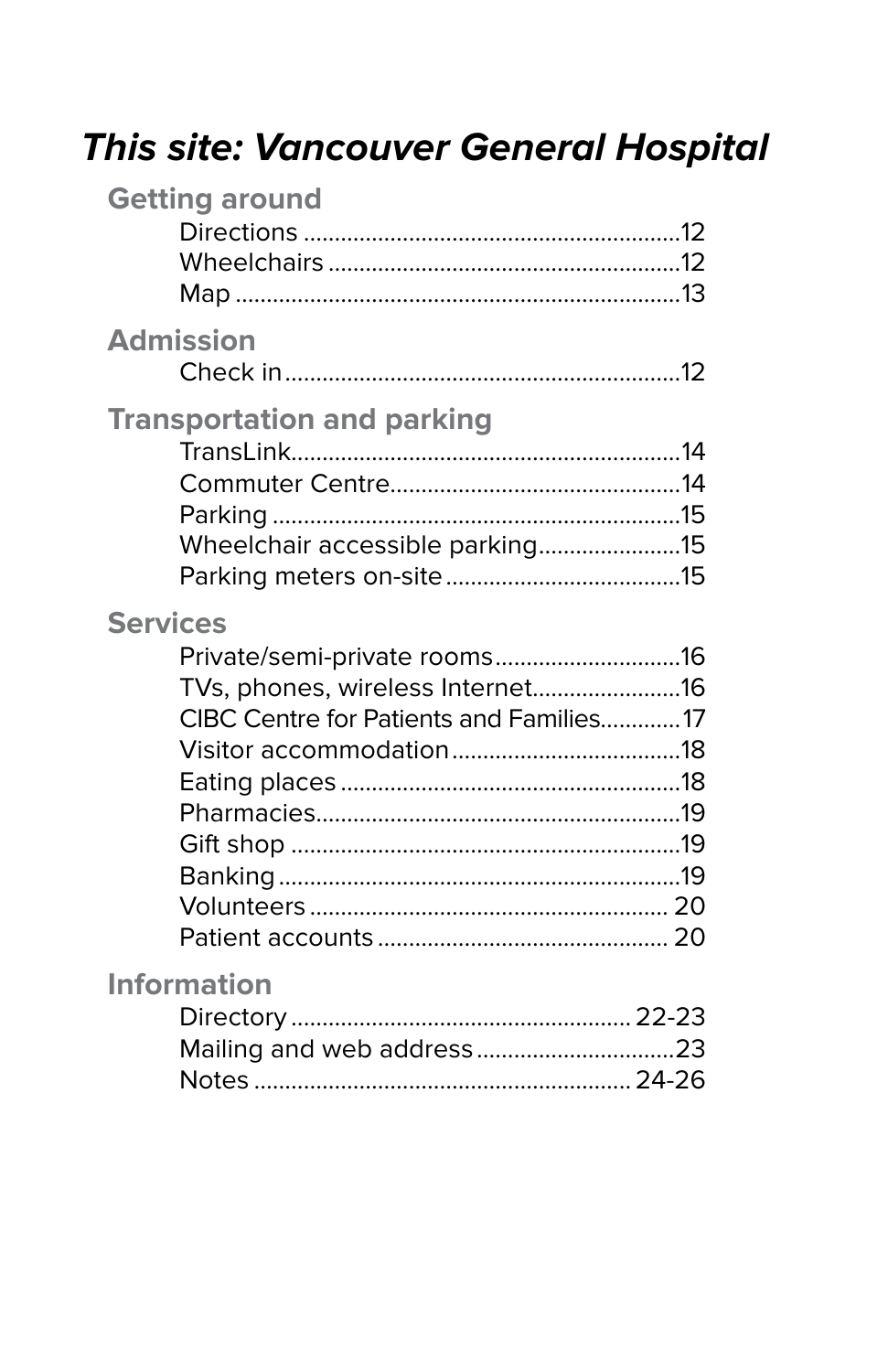## **Welcome to Vancouver Coastal Health**

We hope this handbook helps you and your family feel more comfortable while you are with us. This handbook answers some frequently asked questions about VCH services and processes. Please don't hesitate to ask any VCH staff for help or information.



More information on the subjects discussed in this handbook is available on the VCH website, www.vch.ca. Subjects also have a phone number listed in the directory section, and in some cases, a contact email address or web address is also provided.

## **Our Vision**

We are committed to supporting healthy lives in healthy communities with our partners through care, education and research.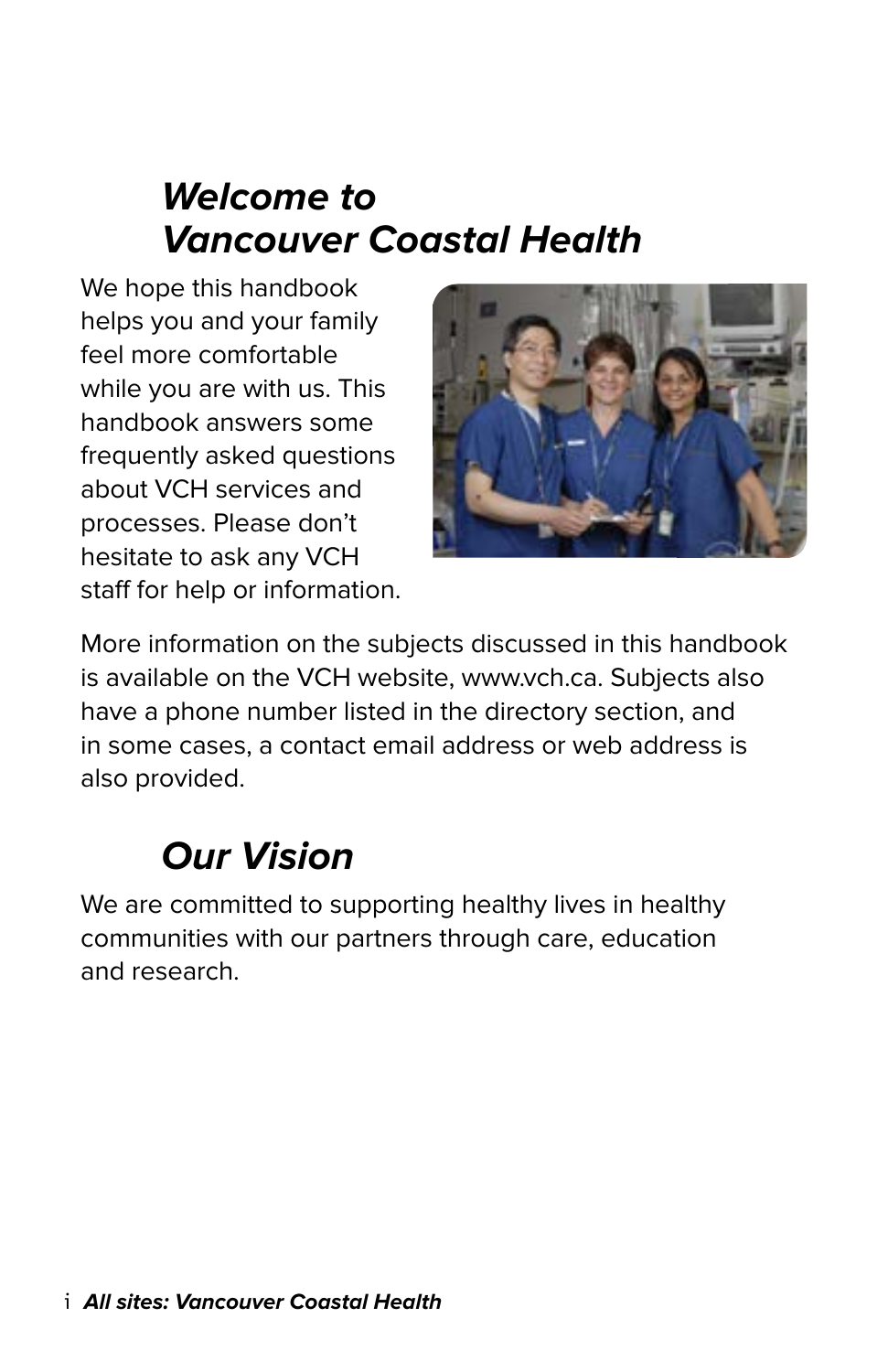## **Your hospital location**

| Unit     |  |  |  |
|----------|--|--|--|
|          |  |  |  |
| Location |  |  |  |
|          |  |  |  |

**Telephone** 

## **Your health care team**

| <b>Health care team</b><br>member        | <b>Name &amp; telephone</b><br>number |
|------------------------------------------|---------------------------------------|
| Unit Manager                             |                                       |
| <b>Patient Care Coordinator</b><br>(PCC) |                                       |
| Social Worker (SW)                       |                                       |
| Physiotherapist (PT)                     |                                       |
| Occupational Therapist (OT)              |                                       |
| Doctor(s)                                |                                       |
| Nurse(s)                                 |                                       |
| Specialist(s)                            |                                       |
| Other(s)                                 |                                       |
| Other(s)                                 |                                       |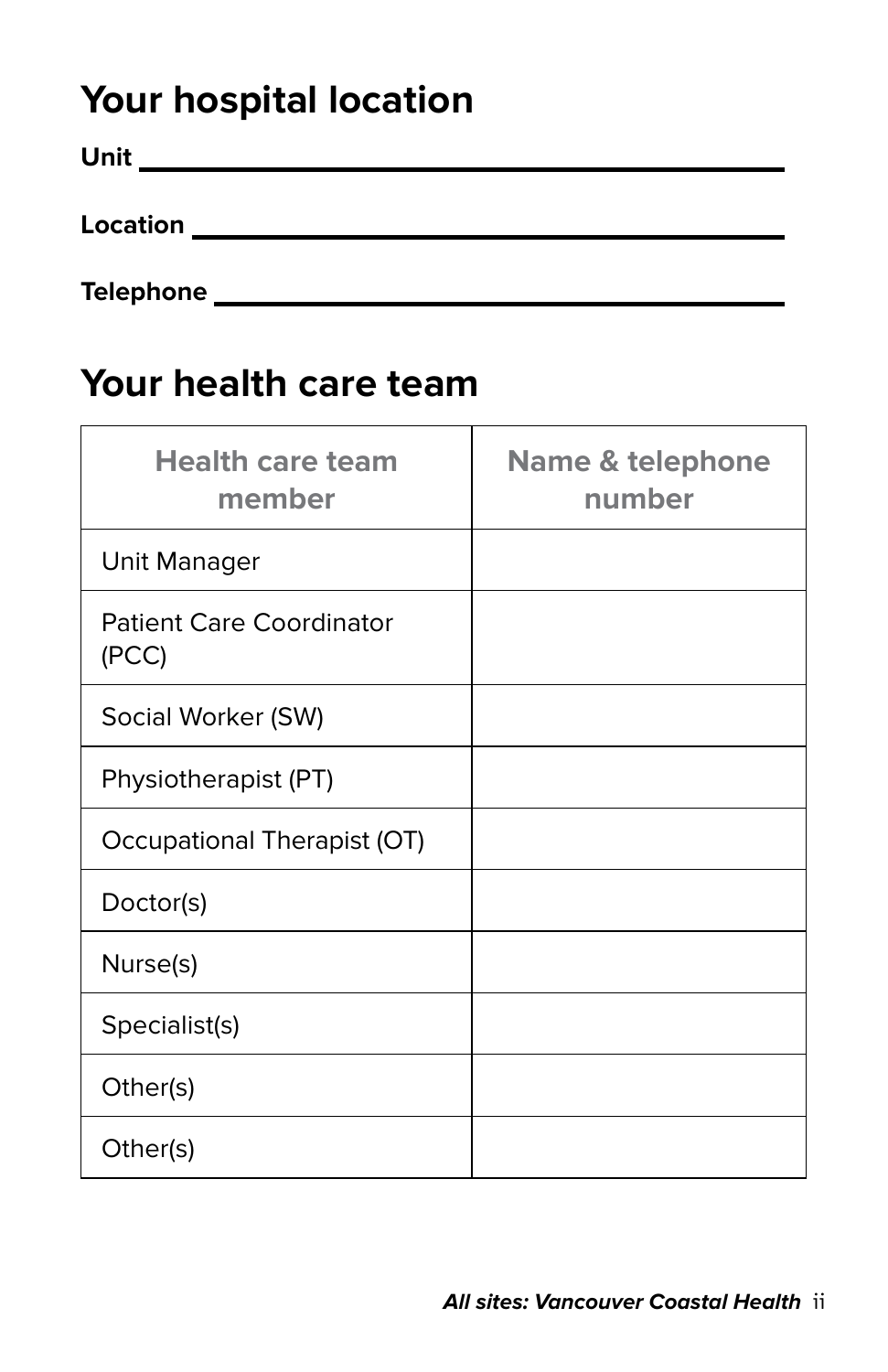## **Partners in Care expectations and responsibilities**

We strive to provide you with quality care. Quality care is best achieved when you, the patient/resident/client along with your family/friends, become "partners in care" with us, your health care providers.

#### **As a person receiving care, you can expect:**

- To be treated with dignity and respect, without discrimination of any kind; to receive care that is courteous and considerate.
- To receive timely and competent care from qualified staff, in a clean and safe environment.
- To be introduced to us, your care providers, and to be informed of what we are going to do and why we are doing it.
- To receive the necessary information to make your own health care decisions, to ask questions and receive clear answers.
- To have the right to change your mind if you have already said "yes" or "no" to a course of treatment.
- To have the right to refuse to participate in research and to discuss not being involved in teaching beyond that which is required for your care.
- To have us maintain your privacy and the confidentiality of your medical information.
- To have someone you know support you whenever possible; to access an interpreter if available.
- To be offered services that are accessible and appropriate should you have an impairment or disability.
- To have the right to file a complaint and receive a timely response, without fear that it will affect your care.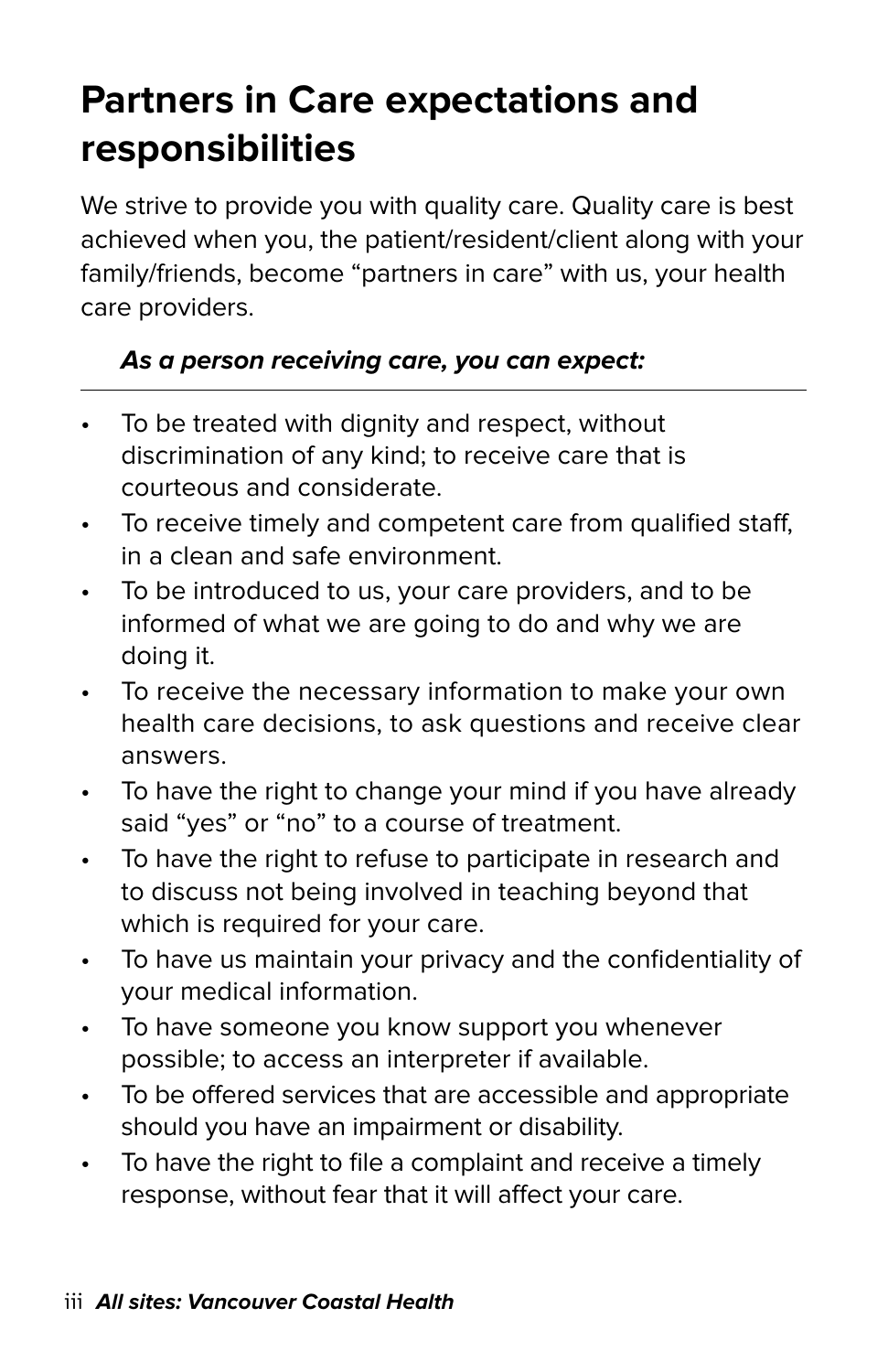#### **As a partner in your care, we expect you and your representatives:**

- To treat others with dignity and respect, without discrimination of any kind; and to be courteous and considerate of your providers and others.
- To inform us of anything that could affect your present condition.
- To work with us to develop and decide on a plan of care that meets your needs.
- To follow your plan of care to the best of your ability, and to accept responsibility for the decisions you make about your care.
- To act in a safe and responsible manner.
- To be considerate and respectful of the privacy, diversity, property and other rights of patients / clients / residents, visitors and staff.
- To understand our role in health care teaching and research. As such, students, interns and residents may be involved in your care.
- To respect Vancouver Coastal Health property, policies, rules and regulations.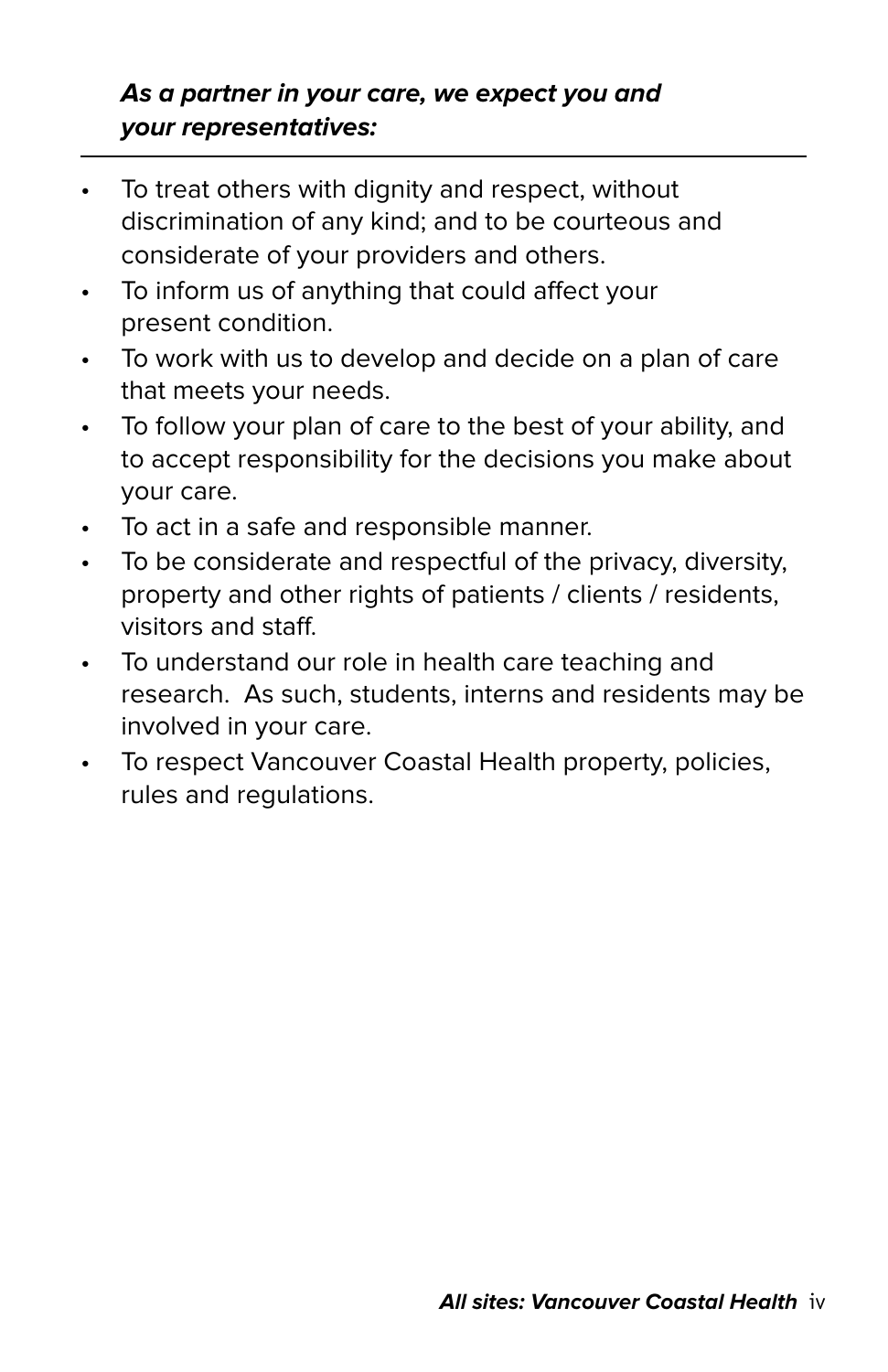### **Acceptable ID**

**A patient must provide any two of the following (B.C. CareCard and B.C. drivers license preferred).**

#### **Primary ID – shows legal name and date of birth**

- B.C. drivers license
- B.C. identification card
- Canadian birth certificate
- Canadian citizenship card
- Permanent resident card
- \*Canadian record of landing/ Canadian immigration identification record
- \*Study, work visitor, or temporary resident permit (formerly Minister's Permit)
- \*Identity card (Department of Foreign Affairs issued)
- \*Passport
- Mandatory if not a Canadian citizen.

#### **Secondary ID – shows name, signature and/or photo**

- B.C. CareCard
- Passport
- School ID card (student card)
- Bank card (only if patient's name is printed on card)
- Credit card (only if patient's name is printed on card)
- Foreign birth certificate (baptismal certificate not acceptable)
- Canadian or U.S. drivers license
- Naturalization certificate
- Canadian Forces identification
- Police identification
- Foreign Affairs Canada or consular identification
- Vehicle registration (only if patient's name is shown)
- Employee picture ID card
- Firearms acquisition certificate
- Social insurance card (new style without signature strip not acceptable)
- Native status card
- Parole certificate ID
- Correctional service conditional release card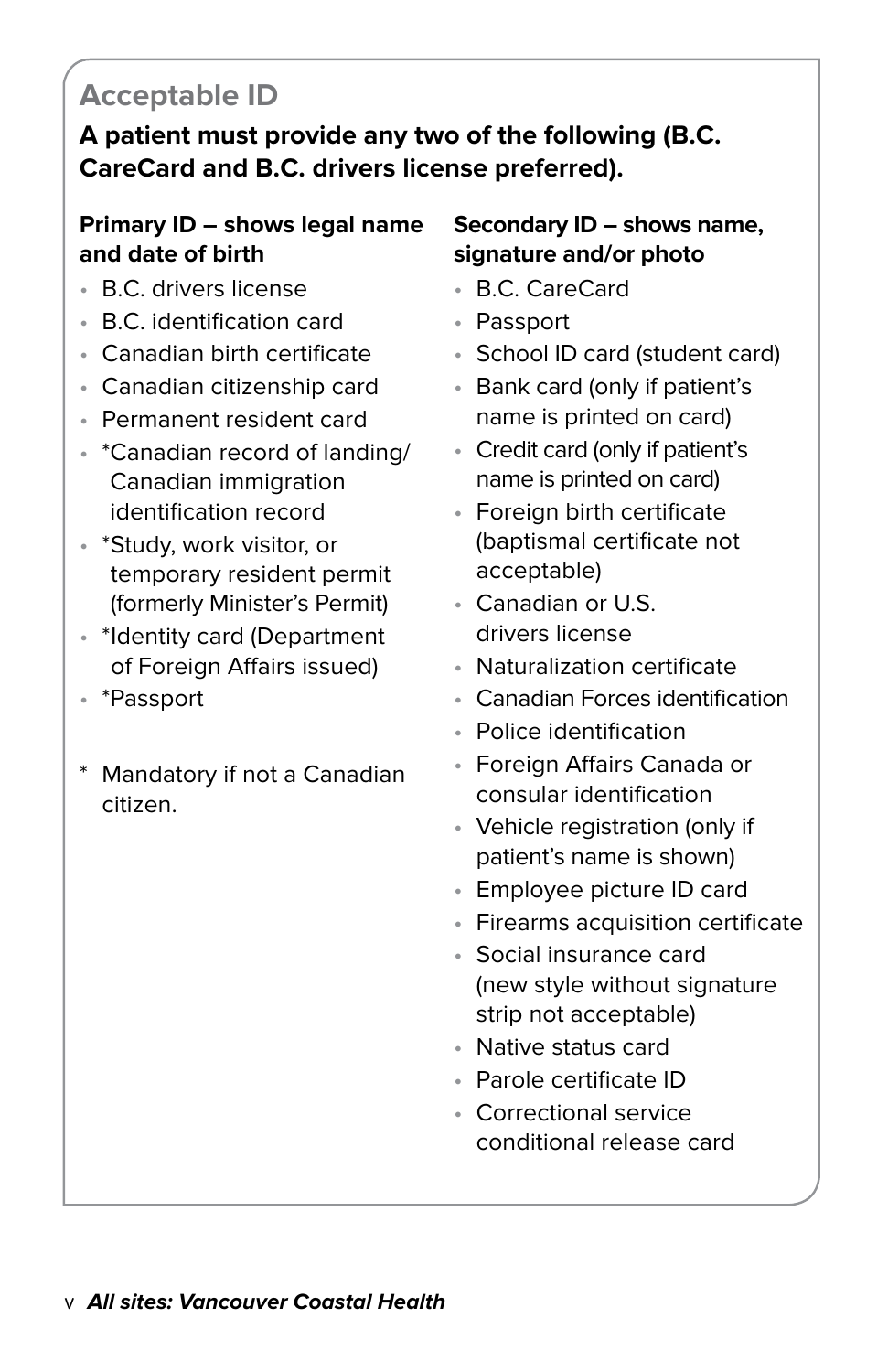## **All sites: Vancouver Coastal Health**

# **Hospital stay**

#### **Planned surgery**

Admission times vary. To find out what time you should come to the hospital, see "Admission" in the second part of this handbook.

### **Bring ID**

You need to present two pieces of personal ID, one with a photograph (see next page – for example, B.C. CareCard and B.C. drivers license).



In addition to two pieces of personal ID, bring along any other health insurance ID card (e.g., extended health) that you have. If your hospital admission is due to a work-related injury or illness, bring your WorkSafeBC claim number.

#### **Personal belongings**

Bring prescription medicine in original labeled containers, dentures, glasses, and hearing aids. For your personal care, pack basic toiletries (e.g. toothbrush, toothpaste, shampoo, hairbrush, razor), and pajamas/nightgown, bathrobe and slippers.

Do not bring valuables such as large sums of money, credit cards, electronics, or jewelry (rings and watches that you normally wear should be left at home). Arrange to pay for things like a private room or equipment when you are discharged. For example, have someone bring your credit card or cheque book when they pick you up. Pay-by-phone is available at VCH's larger hospitals. If you rent a TV or phone, payment is due at connection time.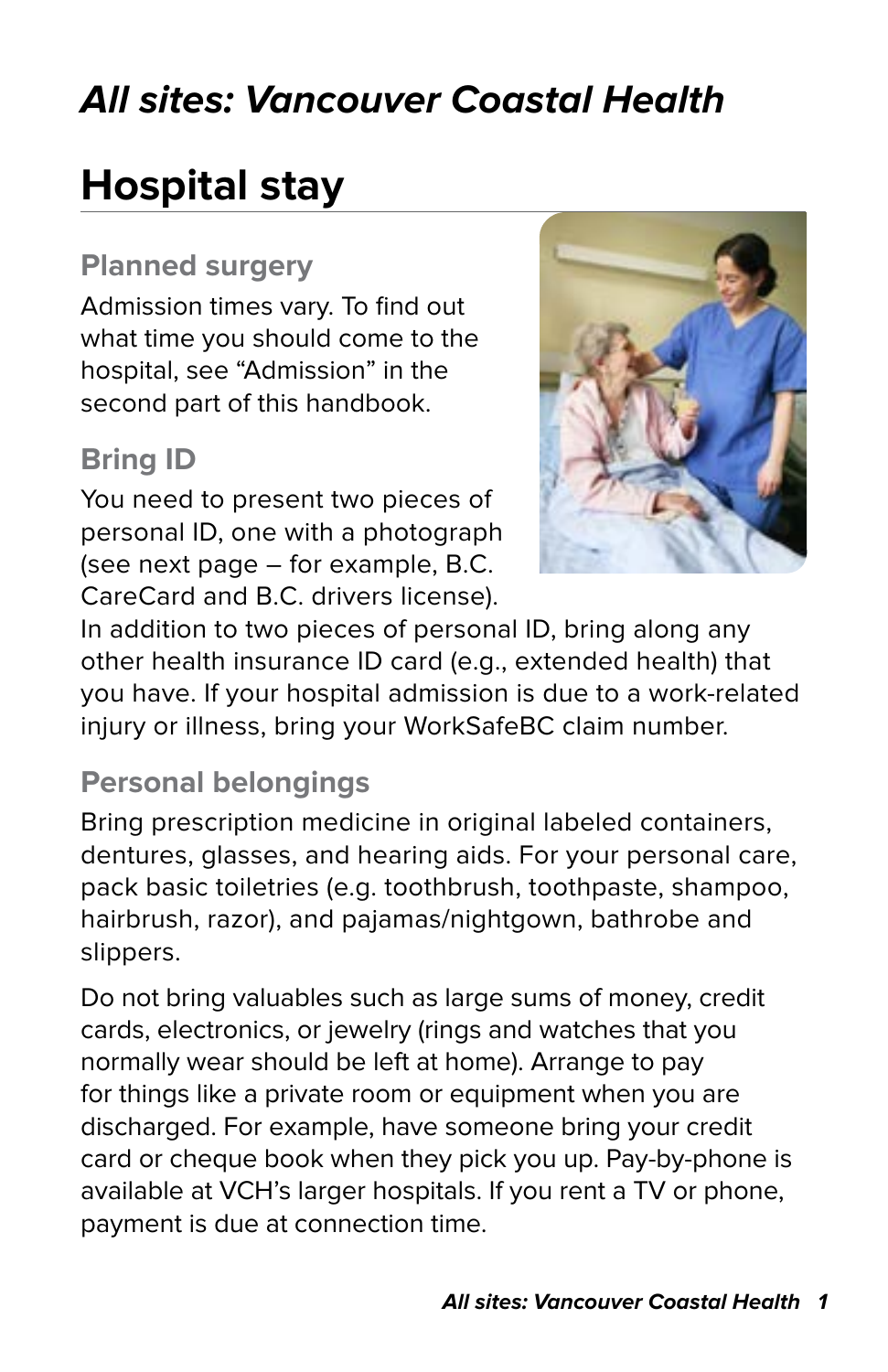VCH cannot be held responsible for any lost or stolen items. In emergency situations, VCH hospitals can store some small valuables for a short time. For information, ask the Admitting Department or your nurse.

#### **Rooms**

Regular rooms have four beds and don't cost anything for patients with B.C. Medical Services Plan coverage. You can ask about paying for a private or semi-private room to increase your privacy and comfort; in each VCH hospital there are a limited number of private or semi-private rooms.

While there is no guarantee a private or semi-private room will be available, we try our best to accommodate these requests.

In a private room, you will have your own bathroom; in a semi-private, you share the room and its bathroom with another person.

Regular rooms and semi-private rooms may be shared by men and women.

#### **Meals**

Good nutrition is an important part of your recovery. If you have food allergies or follow a special diet, let your nurse know as soon as you arrive. A dietitian will talk to you about your food needs, and help design a meal plan for you.

Your family and friends are welcome to bring in your favourite foods, but check first with your nurse to ensure you can eat these foods while you are preparing for, or recovering from, your hospital care. Let your family and friends know we do not have space to store large amounts of food.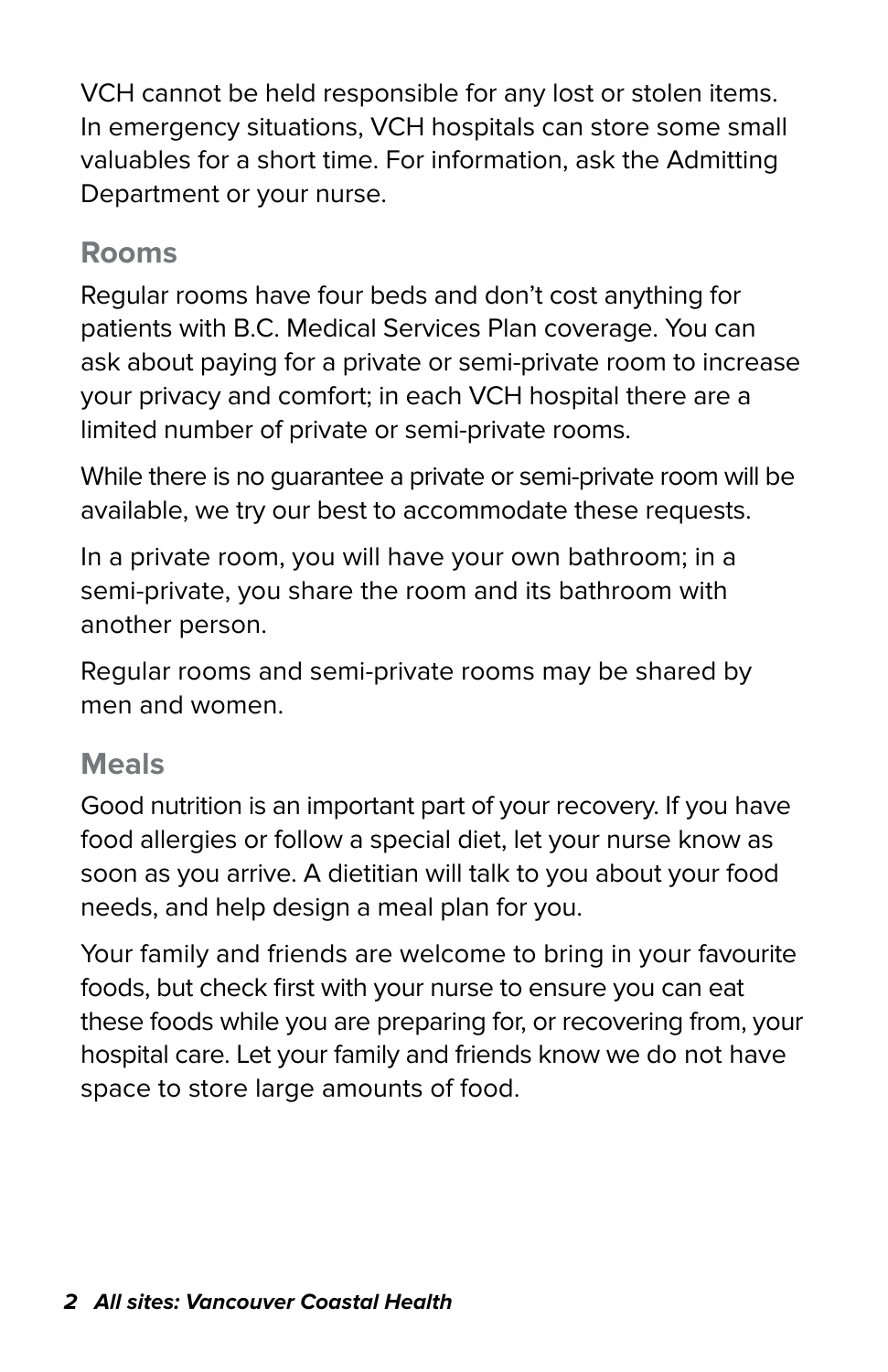**Information collection**  Your health care providers will ask many questions about your health, including: past and current conditions; if you have ever had an operation; what kind of medicine or supplements



you may be taking; and if you have any food or drug allergies. Ask questions if you do not understand something or if you need more information. We want you to understand your condition and treatment.

#### **Consent**

You may be asked for consent before you have tests or procedures. Before you make a decision, it is important that you feel everything has been explained to your satisfaction. If you are unsure or do not understand something, ask for an explanation.

If you have documented your wishes about the health care you may receive at the moment or in the future in an advance directive such as a representative agreement, a living will, or a similar document, bring this to the attention of your family and health care providers.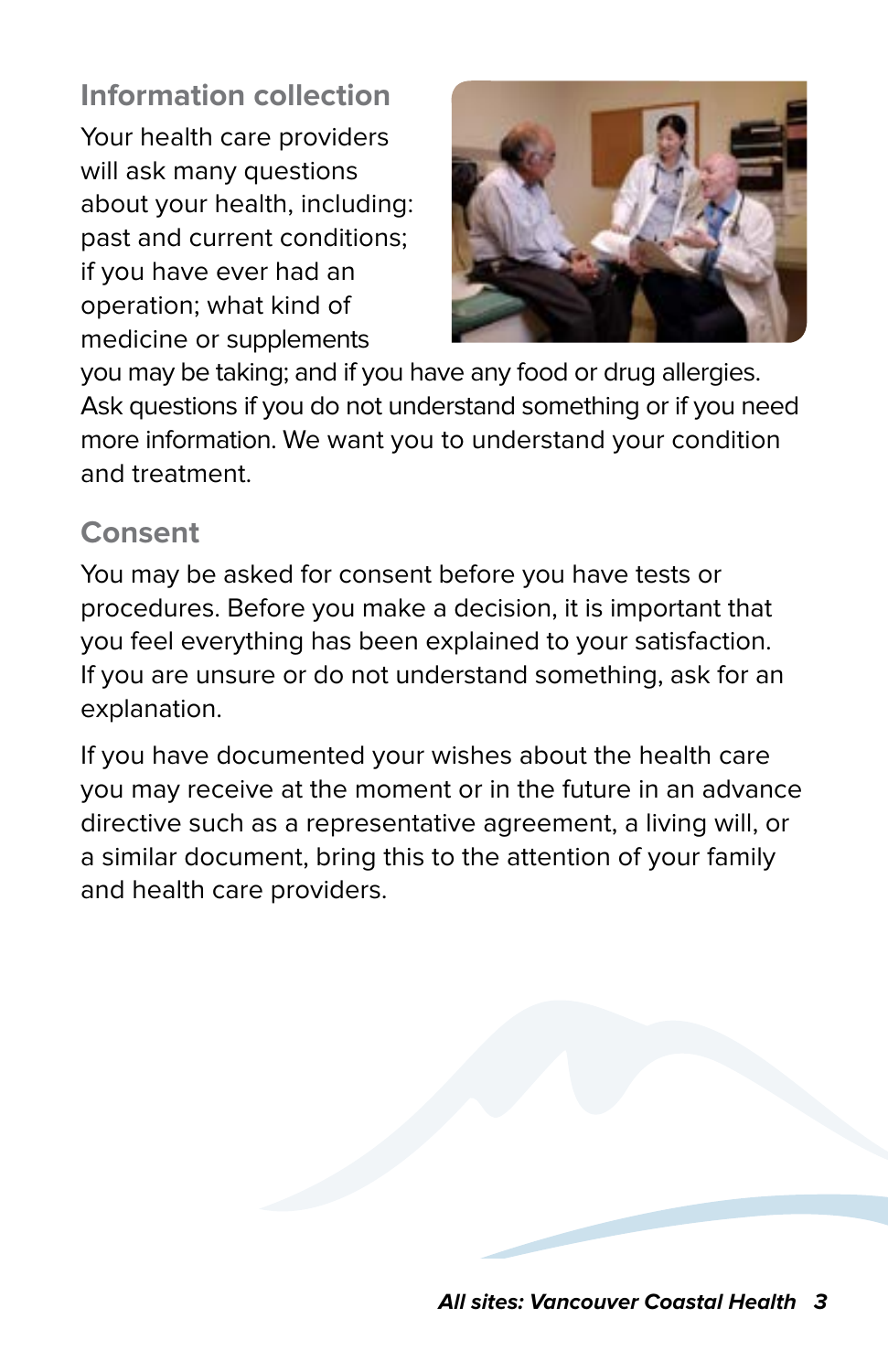### **Personal information**

Vancouver Coastal Health respects your privacy and recognizes the sensitivity of your health information. We take all reasonable measures to ensure that your information is treated confidentially. Our staff may need personal details from you for insurance or care purposes. VCH privacy policies meet provincial privacy requirements.

Usually if someone phones to ask about you, the main switchboard will report whether you are a patient and where you are in the hospital. It gives no other information.

However, let us know when you are admitted or tell your nurse if you do not want people to know you are in the hospital.

This means you will be a "no information" patient and only authorized health care staff and people you choose will have information about you. If you choose to be a "no information" patient, we will not be able to deliver mail, flowers or gifts to you.

For contact information or if you have concerns about the security of your information, see "Information Privacy Office" Directory, back of handbook.

#### **Visitors**

Family and friends are an important part of your recovery. Your visitors may come at most times of the day. Ask your nurse to tell you the visiting hours for your unit.

We want you to have every chance to get well, so visitors who are feeling unwell (for example, have a cold or flu), who have been near someone else who is ill, or who even have cold sores should not come to the hospital.

Ask family and friends to wash their hands before and after they visit your hospital room, or to use available alcohol-based liquid/foam hand sanitizers.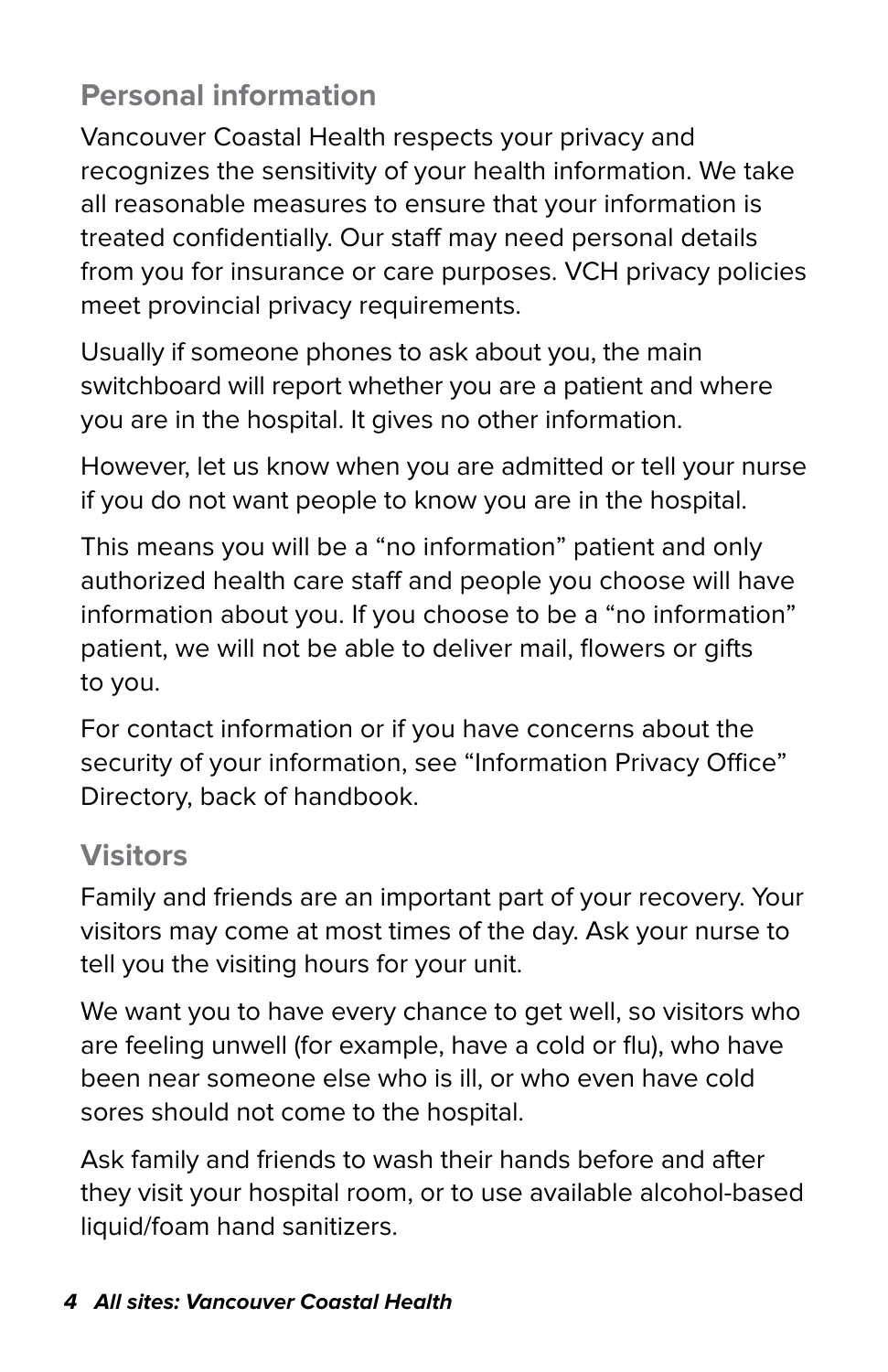# **Security & safety**

### **Staff ID**

There will be many people involved in caring for you. Everyone who works for VCH wears a name tag and will be able to answer your questions about what they do.



#### **Leaving your unit**

If you need to leave your unit or floor for any reason, please let your nurse know where you are going, and approximately how long you will be gone.

#### **Medication safety**

Bring a complete list of your current medications, including non-prescription drugs and herbal products, when you check into the hospital. Medications you receive in hospital may look different from what you take at home. If you have any questions about your medications, ask your health care provider or ask to speak with a pharmacist.

#### **Hand cleaning**

Protect yourself and others from getting infections by using good hand washing habits: it is very important that you clean your hands often and completely. Wash your hands after using the washroom and before eating. You may also use the alcohol-based liquid/foam hand sanitizers available on each unit. You can also ask caregivers if they have cleaned their hands before providing you with care.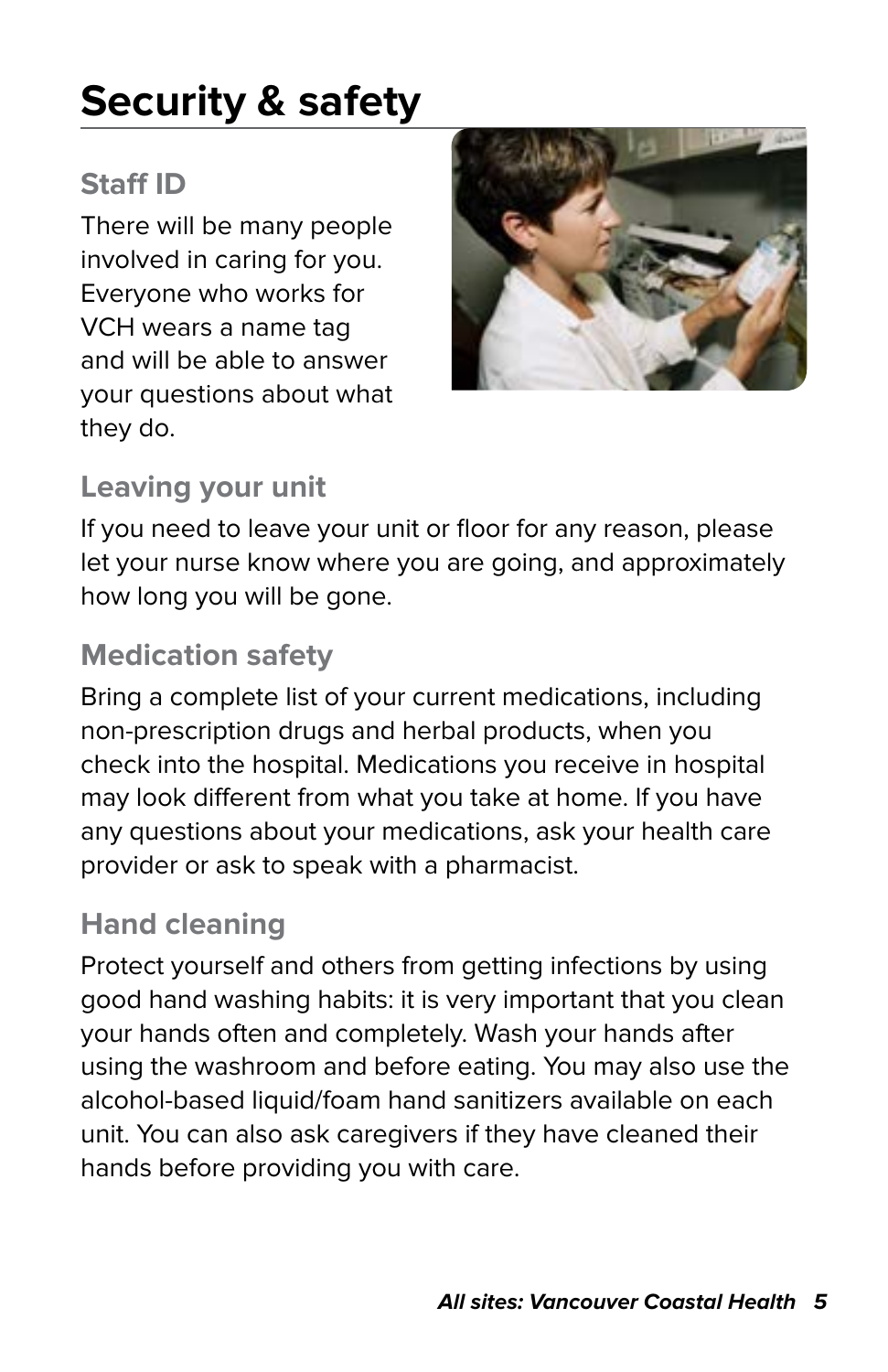### **Fire drills**

VCH sites regularly hold fire drills. If a fire alarm goes off during your stay, remain in your room. Staff are trained to provide instructions to patients in the event of a fire drill or emergency.

#### **Smoking and fragrances**

All VCH sites are smoke-free inside and outside. Patients who smoke are welcome to ask for information about smoking cessation programs and products available to them while in hospital.

Do not wear perfume, cologne or aftershave while you are a patient in a VCH facility. If you can, remind visitors before they come to see you to refrain from wearing these products or bringing flowers with strong scents. Some people are highly allergic to fragrance ingredients, and can suffer severe reactions.

#### **Patient-related questions**

Consider designating a family member or close friend as your contact while you are in the hospital. Although nurses can tell callers your general condition, they are not able to give details about your health over the phone, in order to protect your privacy. Let your designated contact know the hospital's main switchboard telephone number.



For contact information, see "Information and Main Switchboard" Directory, back of handbook.

Depending on your unit or room, you may be able to take telephone calls.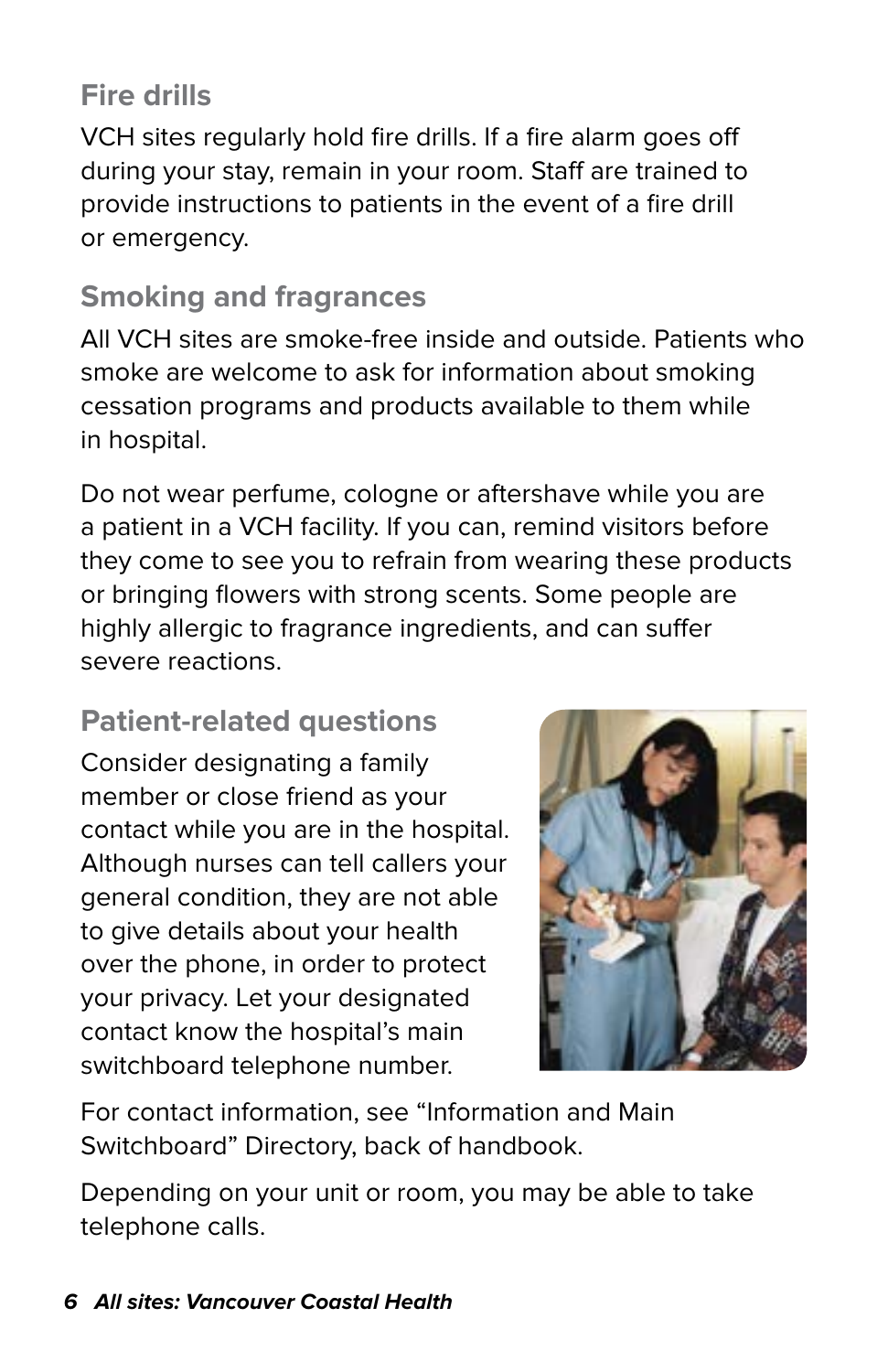#### **Interpreters**

Spoken Language interpreters are available to help with communication between staff and patients who have limited English. These interpreters may be requested by VCH staff only. If you or your family needs the help of an interpreter, please speak to a staff member.

Sign Language (ASL) interpreters are available for deaf, deafblind, and hard of hearing patients. If you or a family member needs this service you can call directly.

For contact information, see "Sign Language (ASL) Interpreters" Directory, back of handbook.

#### **Well Wishes email**

Well Wishes is a free service that allows friends and families to stay in touch with patients via email. It is available at Vancouver General, UBC, Lions Gate and Richmond hospitals, GF Strong Rehabilitation Centre and George Pearson Centre.

The program is designed for well wishes only. Other messages (e.g., personal business, questionable content or solicitations) will not be delivered. VCH cannot send outgoing replies, confirm that a message was received, or confirm that someone is a VCH patient. If a patient has been discharged, the message is not forwarded. All messages are received and handled confidentially.

Well Wishes email boxes are checked every morning and messages are printed and delivered to patients every afternoon, Monday to Friday. Please ensure the patient's name and hospital are entered in the subject line.

For email addresses, see "Well Wishes" Directory, back of handbook.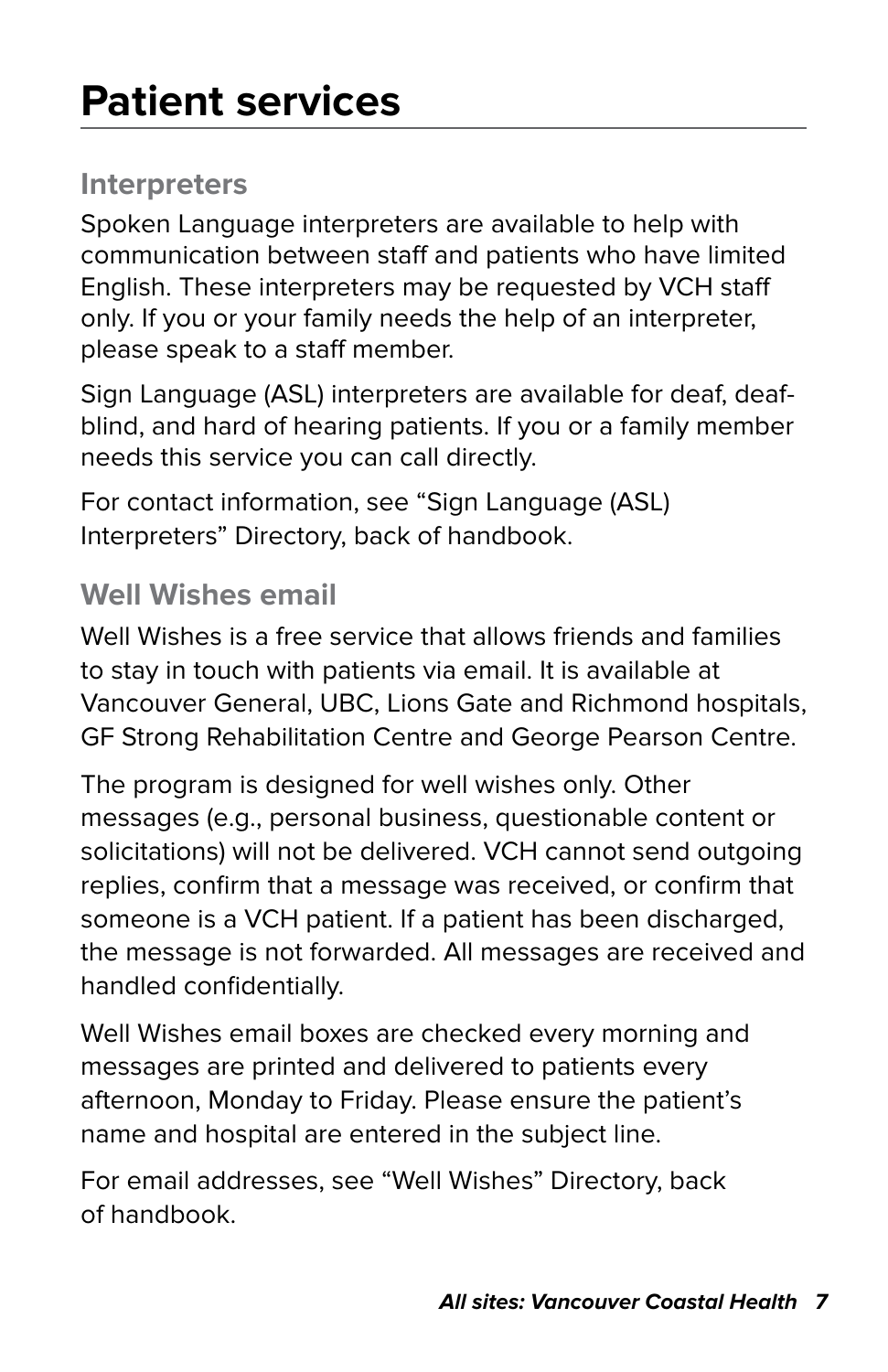#### **Spiritual care**

Concern for the whole person - physical, emotional, and spiritual - is basic to patient care. Many people find support and comfort in their faith. Chaplains and spiritual care providers can assist you in drawing upon your religious beliefs and provide spiritual resources. On-call chaplains are available 24 hours a day for spiritual care emergencies.

Let your nurse know if you would like this service, or call them directly.

For contact information, see "Spiritual Care" Directory, back of handbook.

### **Aboriginal patient navigator**

The Aboriginal Patient Navigator program helps Aboriginal people access health services at Vancouver Coastal Health. Patient navigators provide referral, advocacy and support to patients to ensure access to appropriate health care and community services. Their assistance ranges from helping a patient get prescription drug plan coverage to escorting patients to medical appointments to making recommendations for, and assisting with, discharge planning.

Navigators typically meet face-to-face with patients and their families. Patients can be referred to a navigator by their doctor or health care provider or patients can access them directly.

For contact information, see "Aboriginal Patient Navigator" Directory, back of handbook.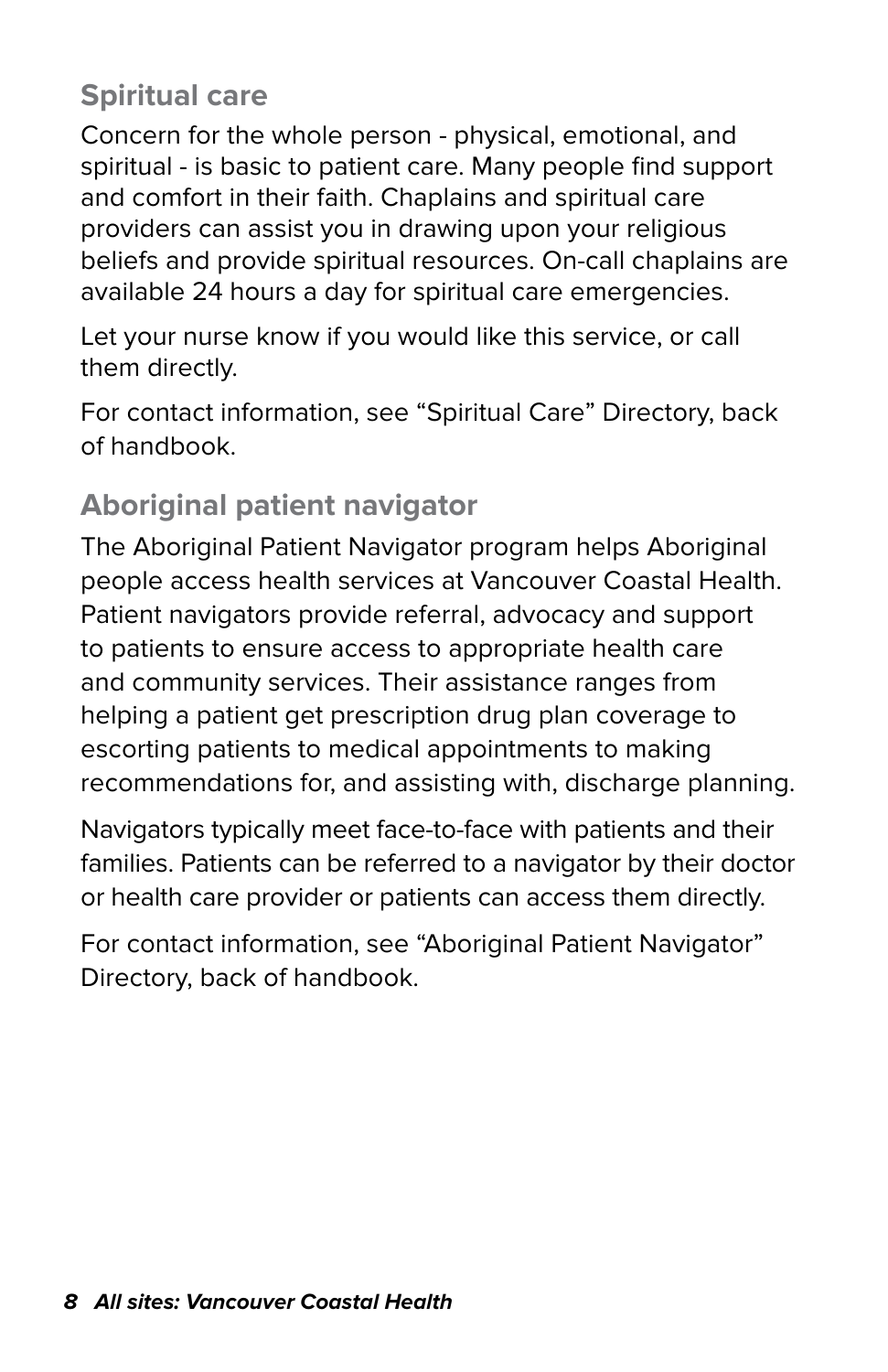#### **Feedback**

If you have a question, compliment, or problem, speak to your health care team or to the patient services manager for your unit. If you need more assistance, ask to talk to someone from the Patient Care Quality Office.

For contact information, see "Patient Care Quality Office" Directory, back of handbook, or visit www.vch.ca.

You can also get in touch by mail at

Vancouver Coastal Health Patient Care Quality Office #380, 855 W. 12th Ave. Vancouver, BC, V5Z 1M9

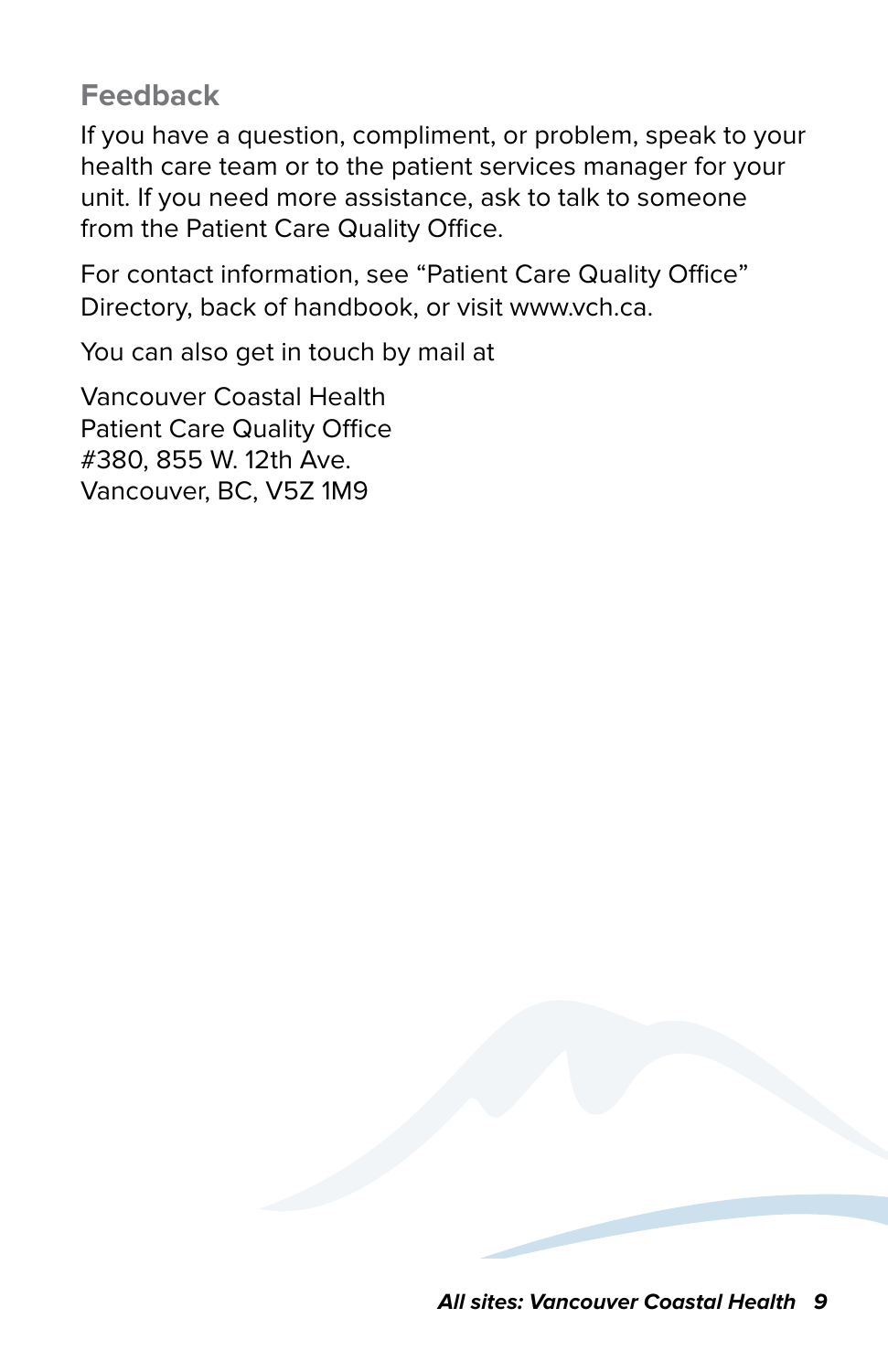# **Discharge**

### **Going home**

Your doctor may write a prescription for medication and a nurse will give you instructions about any other medications you are to take at home. It is important to know which medications you should continue to take once you leave the hospital.

When you are getting ready to leave, ask your health care provider



for a complete list of all medications you will need to take, and how to take them (e.g., how much, how often) as this may be different than when you checked into the hospital. For more information, see "Medication Safety," page 5.

Upon leaving the hospital, you may still have a tube, line or drain inserted in your body as part of your healing process. Ask your care provider for instructions about how to care for these attachments once you return home.

#### **Returning to another health authority**

If you have been transferred to VCH from another health authority's hospital, we will arrange to send you back to the sending hospital only if you require further hospital care before you go home. If you are medically stable and are ready to go home without further hospitalization, you will need to make your own arrangements to return home.

If in the unfortunate circumstance a family member passes away while in a VCH facility, the family is responsible for making arrangements to have the deceased returned home. The social worker on the unit can help support the family at this time.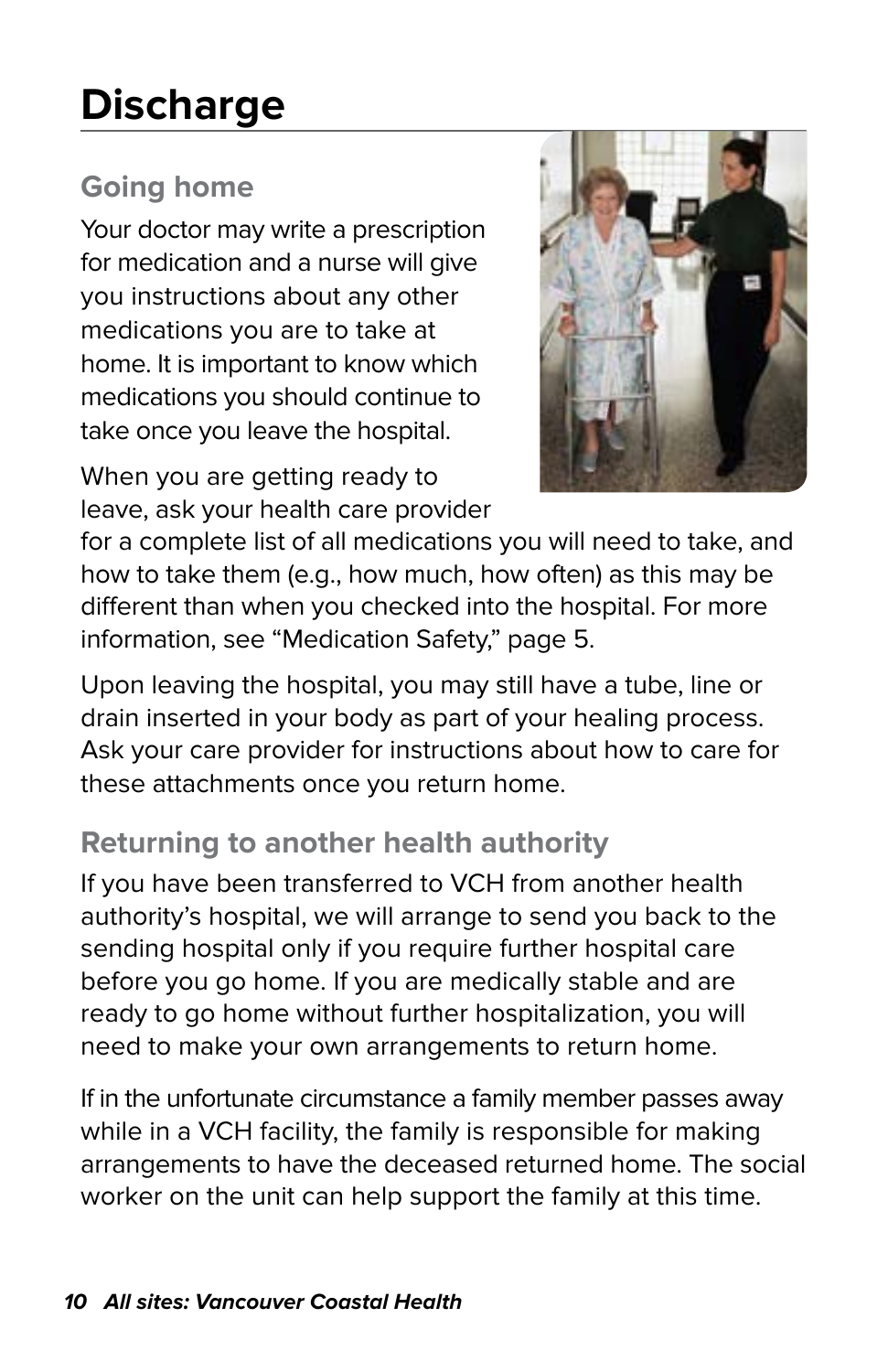#### **Billing information**

If you had a private room or used special supplies or procedures during your stay, please pay your account before you leave the hospital.

In addition to being covered by the B.C. Medical Services Plan, some patients have extended health insurance plans, which may cover the cost of supplies such as crutches, canes, splints and some casts. Please ask a member of your health care team if you have any questions.

For contact information, see "Patient Accounts" Directory, back of handbook.

#### **Health records**

Should you need a copy of all or part of your medical record after you leave the hospital, you may request this information under VCH's release of information (ROI) policy. Records usually take 30 days to compile.

To request your medical record, search "Your Health Record" on the VCH website or for contact information, see "Health Records" Directory, back of handbook.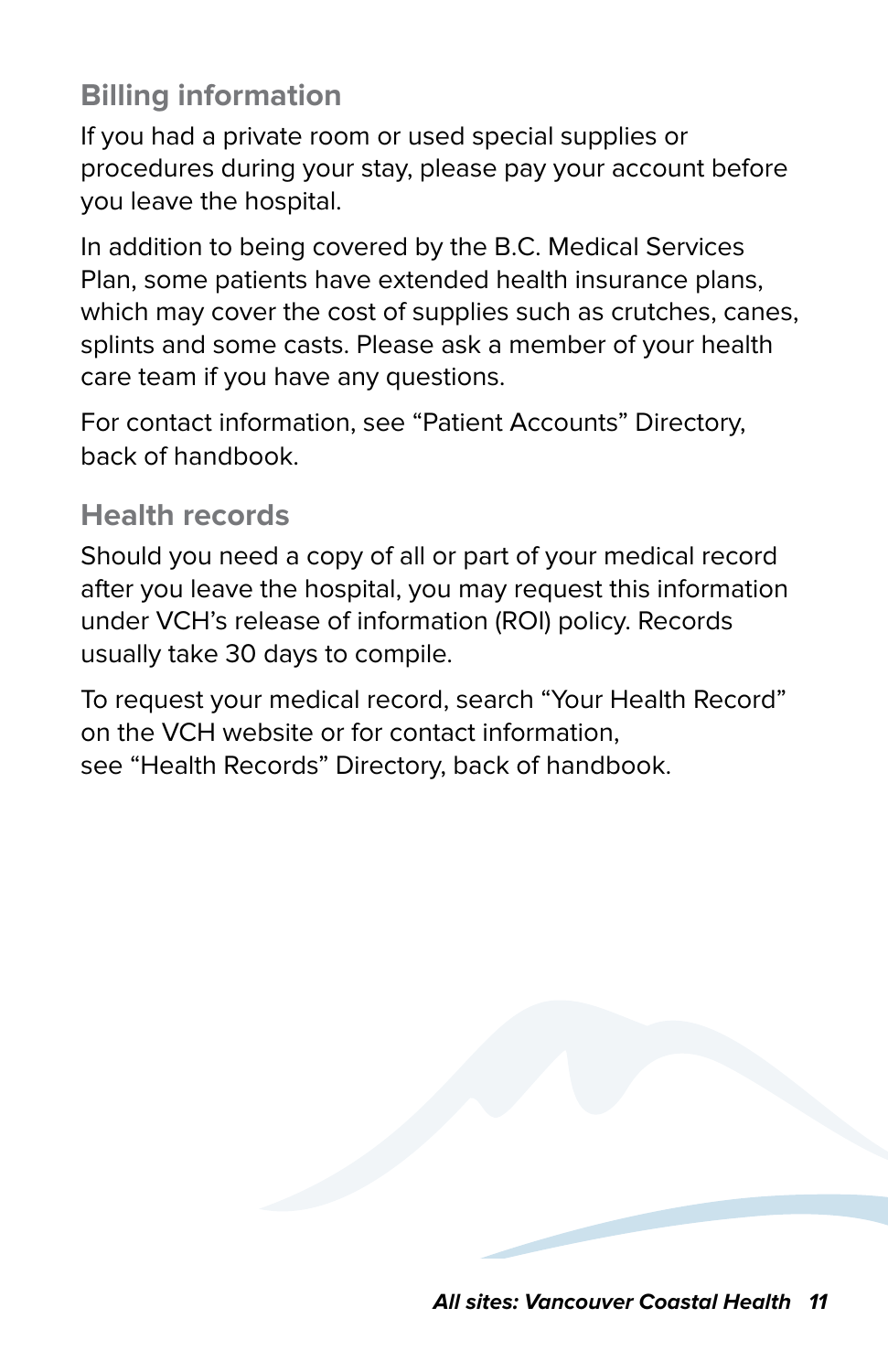## **This site: Vancouver General Hospital**

# **Getting around**

#### **Directions**

Use the map on page 13 or the floor maps inside the main entrance of each building. There are also signs on the walls to direct you to your department. If you are not sure where to go, ask at the information desk at the main entrance of the Jim Pattison Pavilion (899 West 12th Avenue).

#### **Wheelchairs**

You will find wheelchairs inside the main entrance to the Jim Pattison and Leon Judah Blackmore Pavilions and the Gordon and Leslie Diamond Health Care Centre. A coin releases the chair lock. Your coin is returned when you bring the wheelchair back.

# **Admission**

#### **Check in**

If your day of surgery is Monday, call Bed Reservations on Sunday. For contact information, see "Admission - Bed Reservations" Directory, back of handbook.

If your day of surgery is Tuesday to Friday, call your surgeon's office after 2:00 p.m. the day before your surgery.

If you can't get in touch with your surgeon's office by 3:00 p.m. the day before your surgery, call the Admitting Department before 4:00 p.m. to confirm the date and time of arrival to this department, which is located in the Jim Pattison Pavilion (899 West 12th Avenue). For contact information, see "Admission" Directory, back of handbook.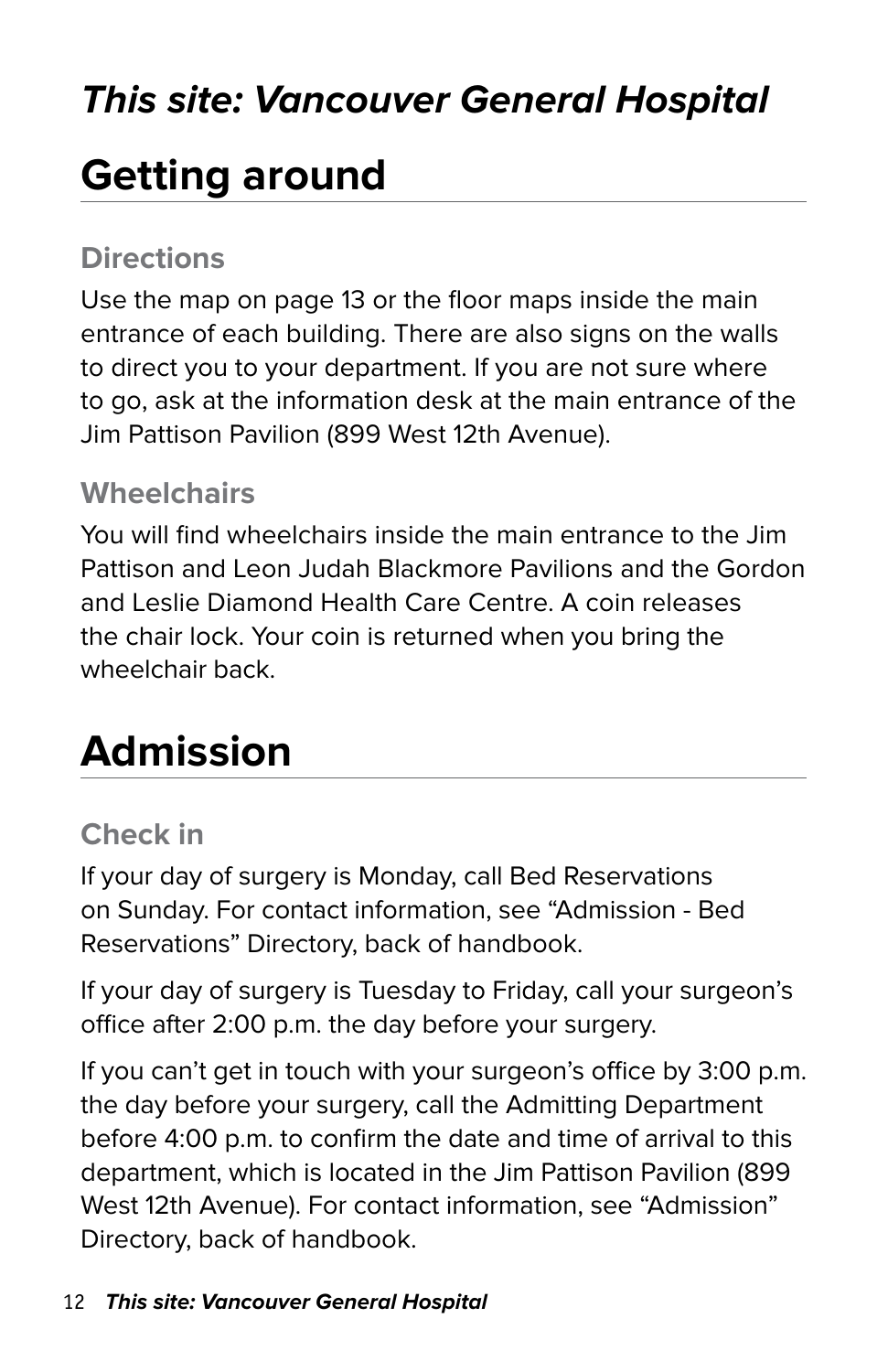

**This site: Vancouver General Hospital** 13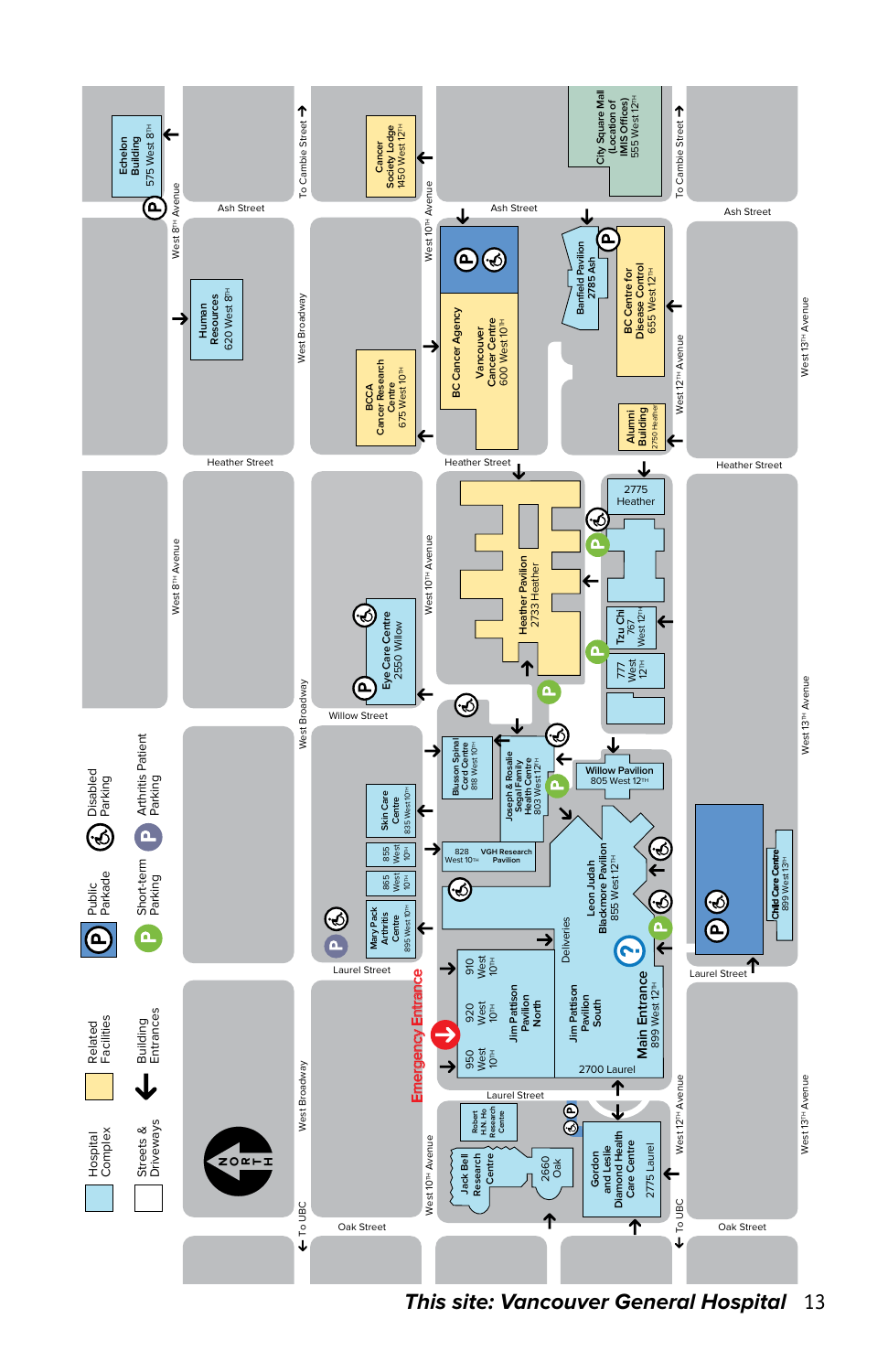As part of our commitment to protect your health, we actively look for bacteria that are resistant to antibiotics. As needed, we will swab areas of your body (e.g. nose, wound, groin etc.) to look for any antibiotic resistant bacteria. This information helps guide our practice to provide best care for all patients/residents/ clients in our facilities

# **Transportation and parking**

#### **TransLink**

VGH is accessible by TransLink services from Vancouver International Airport, BC Ferry Terminals at Horseshoe Bay and Tsawwassen, Pacific Central Station (downtown Vancouver rail and bus station), and SkyTrain stations.

Buses 15, 17, 9 and 99B-Line all stop on West Broadway, close to VGH.

TransLink provides information on transit routes and schedules. TransLink can also tell you which buses take wheelchairs. For contact information, see "TransLink" Directory, back of handbook.

#### **Commuter centre**

The Commuter Centre provides patients and visitors with information about traveling throughout the Lower Mainland by bus or car. The centre also runs the Interhospital Shuttle Service, which takes patients and visitors to and from various Vancouver hospitals and health care sites. Those interested in using the shuttle must get a pass from the Commuter Centre or their hospital unit. For contact information, see "Commuter Centre" Directory, back of handbook.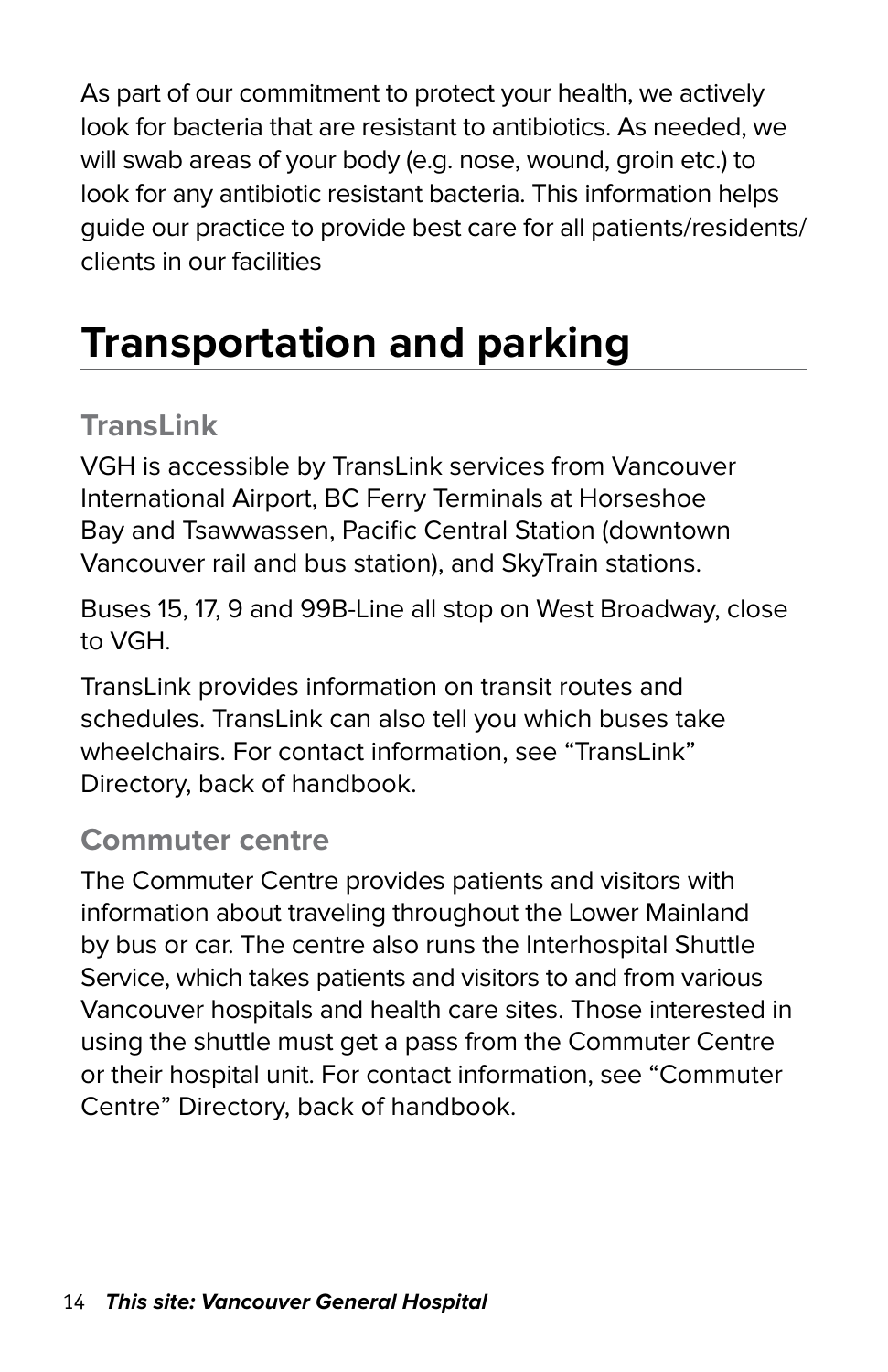### **Parking**

If you are driving to VGH, please leave enough time to find parking before your appointment. There are VGH parkades at the corner of 12th Avenue and Laurel Street and in the Gordon and Leslie Diamond Health Care Centre at the corner of 12th Avenue and Oak Street. There are other parkades, street parking meters and lots within two or three blocks of the hospital. See the parking symbol on the map on page 14 for locations. Overnight parking is not available for trailers or mobile homes.

A one week parking pass is available at the VGH Laurel Street Parkade. Ask the parking attendent for detail s or call 604-875-4832.

#### **Wheelchair accessible parking**

In both VGH parkades, wheelchair accessible spaces are located near the elevators on levels 1, 2, 3 and 4. Metered spaces are available at street level of the Jim Pattison Pavilion (enter from 12th Avenue) and within the inner courtyard.

Be sure to display your "Disabled" parking permit.



#### **Parking meters on-site**

Some metered spaces are available outside the main entrance of the Jim Pattison Pavilion for dropping off and picking up patients. Other evening and weekend meters are within the inner courtyard north of 12th Avenue, entrance off of Heather Street.

For contact information, see "Parking" Directory, back of handbook.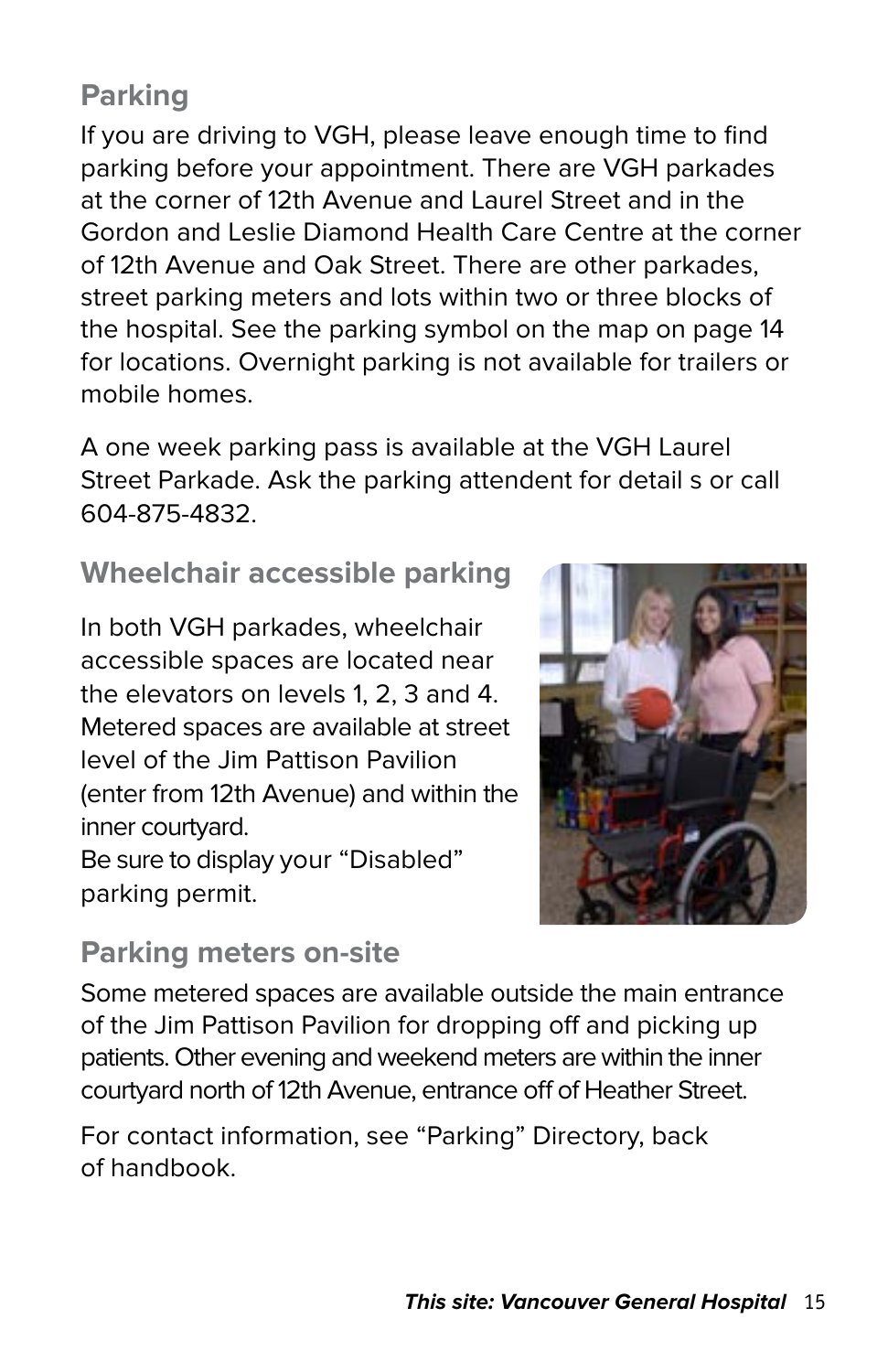# **Services**

### **Private/semi-private rooms (Preferred Accommodation)**

To find out the availability and cost of private or semi-private rooms, call several days prior to admission, if possible. When you are admitted, you can pay for the room by credit card, debit, cheque, or cash, or the hospital can bill your insurance company.

Private and semi-private rooms include premium TV services and a telephone.

For contact information, see "Admission - Preferred Accommodation" Directory, back of handbook.

#### **TVs, phones, wireless internet**

TV and telephone rental services are available right at the bedside, provided by HealthHub Patient Engagement Solutions. Patients or their loved ones can complete the rental process anytime by visiting ConnectMyBed.ca.

ConnectMyBed.ca is available 24/7 to also help answer questions related to local channel guides and request customer service assistance.

To make a local call, dial  $9 + 604 +$  number. To make a longdistance call, you must be able to charge it to a phone card or call collect. You can buy a pre-paid phone card in the Jim Pattison Pavilion gift shop.

Some units have pay phones in patient lounges or near the elevators, and people with hearing impairments can access public TTY phones on the 1st floor of the Jim Pattison Pavilion and in the Emergency Department.

For contact information, see "TTY Phone Request" Directory, back of handbook.

Cell phone use is not allowed in most areas of the hospital. Please turn them off (not on standby). Cell phones can only be used in cafeterias and lounges.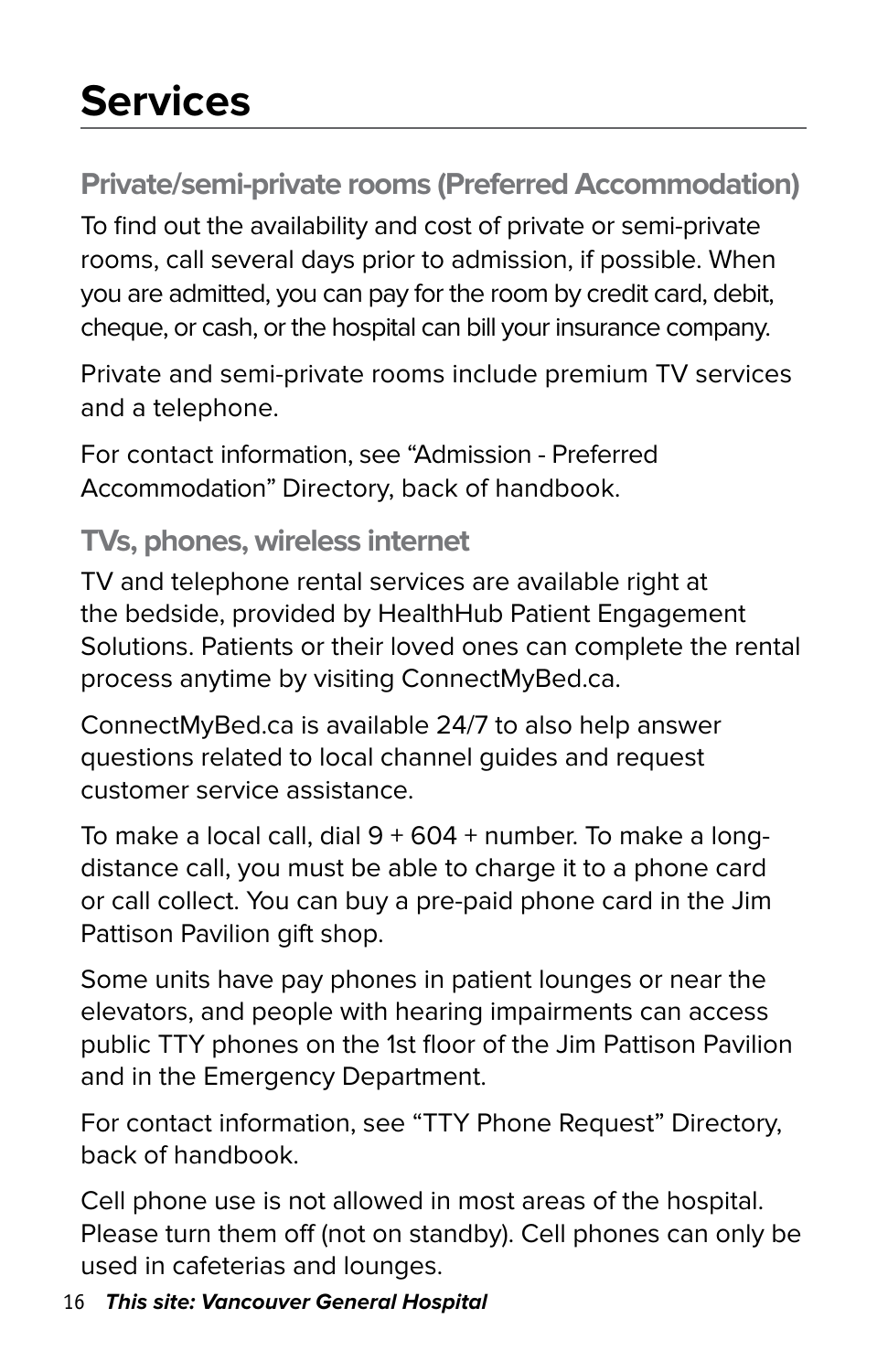Pay-per-use wireless Internet access is available in Sassafras (cafeteria), Café Ami, and the Jim Pattison Pavilion ground floor atrium. You must have a working wireless connection to access this service.

For contact information, see "FATPort Technical Assistance" Directory, back of handbook.



**CIBC Centre for Patients and Families** The CIBC Centre for Patients and Families has information, education materials, and tools to help patients and their families participate in their own

health care. Computers for Internet access and email, fax, and a photocopier are also available for your convenience.

Your health care team tells you about your diagnosis, care, and treatment plan. However, if you have more questions related to health, the health care system or community resources, visit the centre. Staff and volunteers will provide support and help you find the information you need.

The centre is on the 1st floor of the Jim Pattison Pavilion, behind the information desk. Visit the centre Monday to Friday.

For contact information, see "CIBC Centre for Patients and Families" Directory, back of handbook.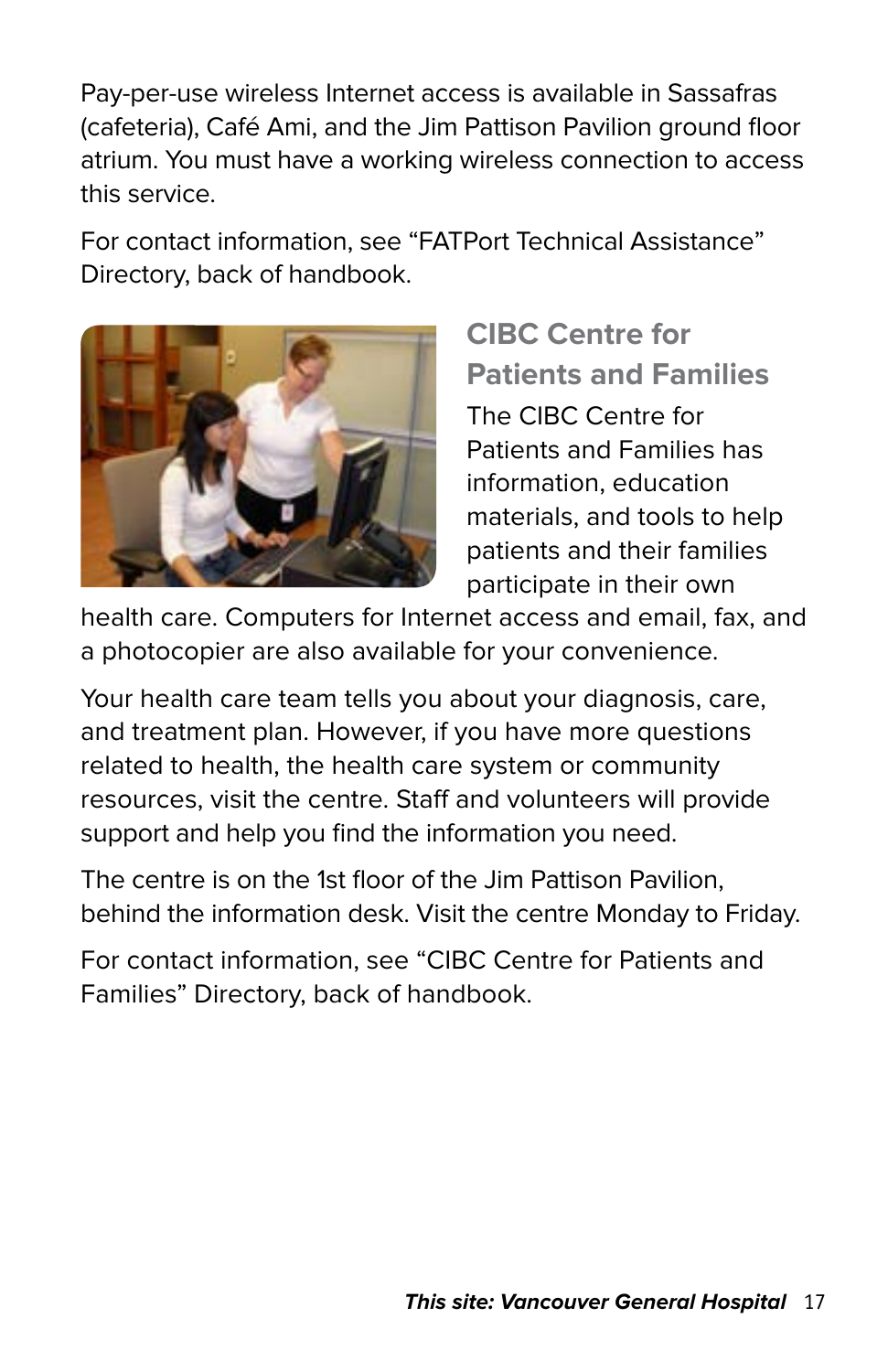### **Visitor accommodation**

There is no accommodation for visitors within the hospital, but a brochure for visitors that lists local hotels and other options is available in person at the CIBC Centre for Patients and Families and on its website (website and contact information in the Directory, back of handbook).



### **Eating places**

VGH has one cafeteria and a coffee bar. It also has vending machines throughout the hospital. The Gordon and Leslie Diamond Health Care Centre also has a small food court. Following are descriptions of the VGH and Gordon and Leslie Diamond Health Care Centre food services.

#### **Sassafras**

On the 2nd floor of the Jim Pattison Pavilion (via the 3rd floor of the Leon Judah Blackmore Pavilion). Relax in its large seating area, including lounge chairs and outdoor patio. Sassafras is open every day from early morning to early evening.

#### **Café Ami**

At the main entrance of the Jim Pattison Pavilion, this espresso coffee bar offers a range of sandwiches, pastries, desserts and cookies. Café Ami is open every day from early morning to late evening.

The Gordon and Leslie Diamond Health Care Centre Several cafeteria-style eateries offer baked goods, sandwiches, salads, and wraps. These businesses are open Monday to Friday from early morning to early evening. An adjacent Starbucks is open seven days a week.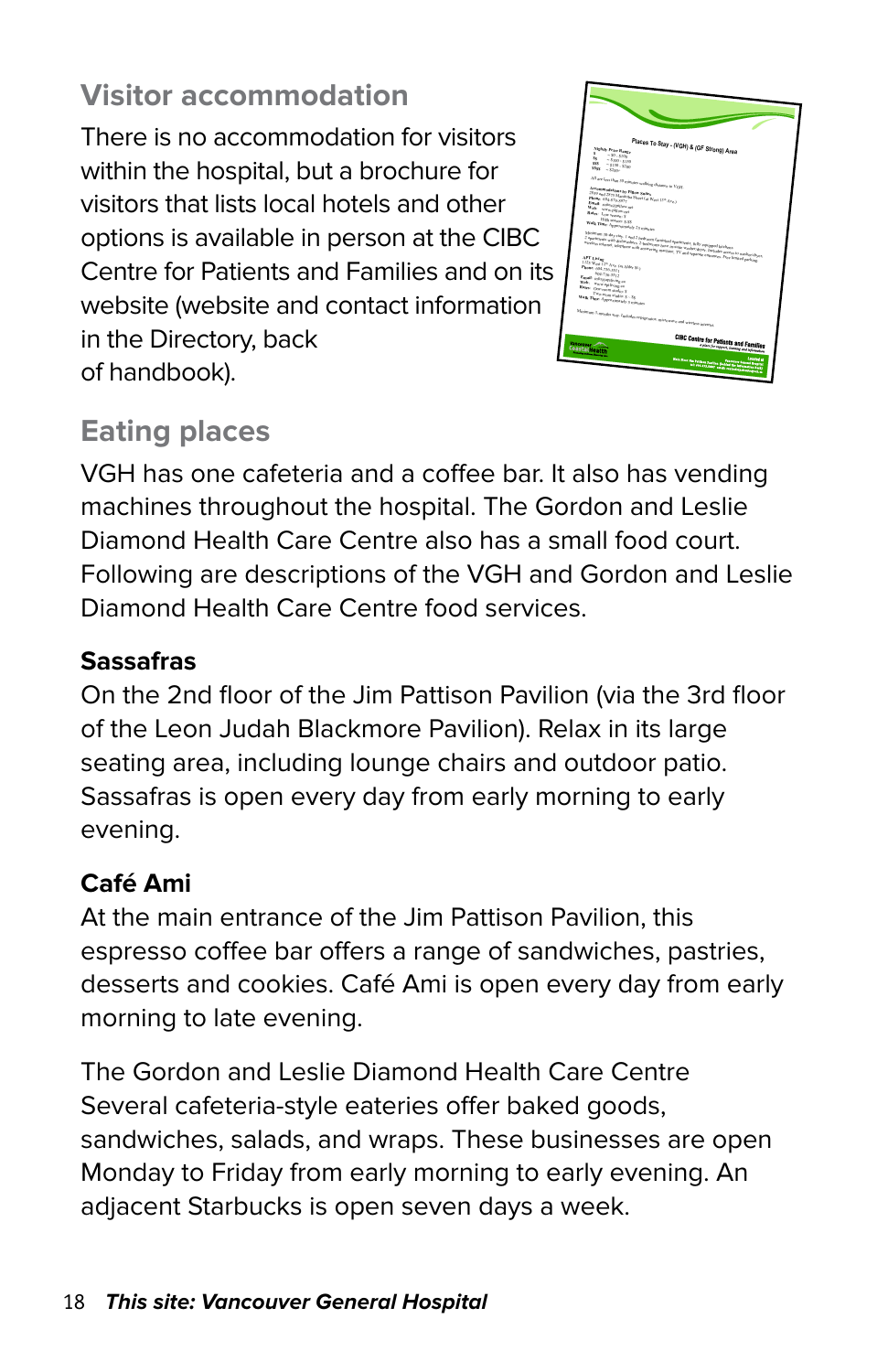### **Pharmacies**

While we encourage you to use your usual pharmacy, a number of pharmacies are located on West Broadway, close to VGH. The Gordon and Leslie Diamond Health Care Centre has a Shoppers Drug Mart HomeHealthCare pharmacy in the lobby. It is open Monday to Saturday. A 24-hour Shoppers Drug Mart pharmacy is located nearby at 885 West Broadway, and is open seven days a week. The Skin Care Centre also has a pharmacy that is open Monday to Friday.

For contact information, see "Pharmacies" Directory, back of handbook.



#### **Gift shop**

If you need toiletries, small gifts, phone cards, stationery, stamps, magazines or flowers, visit our gift shop. It is staffed by volunteers, and profits are used to benefit hospital

patients. The gift shop is on the 1st floor of the Jim Pattison Pavilion, and is open daily except for holidays.

For contact information, see "Gift Shop" Directory, back of handbook.

### **Banking**

There are two ATMs in the hospital. One is in the 1st floor lobby of the Jim Pattison Pavilion, near the gift shop. The other is outside the main entrance to Sassafras cafeteria on the 2nd floor of the Jim Pattison Pavilion.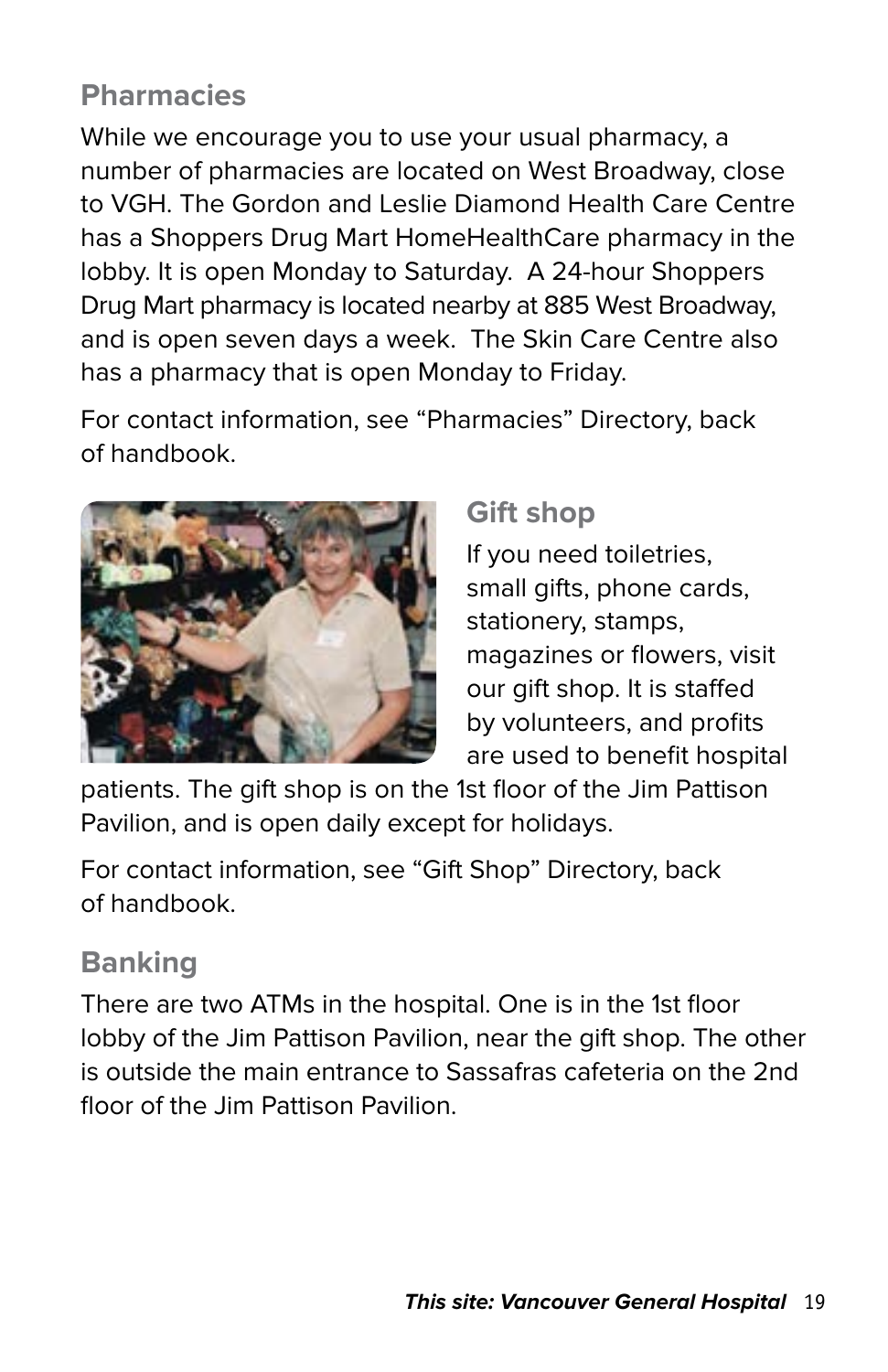#### **Volunteers**

VGH has a strong network of caring volunteers who are dedicated to helping patients and families with a variety of services which complement the health care team. Carefully chosen and



trained people make up the volunteer team. They provide social, emotional, and practical support to patients, for example, one-to-one visits, short outings, and lending reading materials and DVDs.

For contact information, see "Volunteer Resources" Directory, back of handbook.

#### **Patient accounts**

VGH takes cash, cheques, credit cards and debit cards (Interac). You may pay at Patient accounts, Room 149, Leon Judah Blackmore Pavilion (look for the "Patient Accounts" sign hanging above the service counter). You can also call in your credit card payment.

For contact information, see "Patient Accounts" Directory, back of handbook.

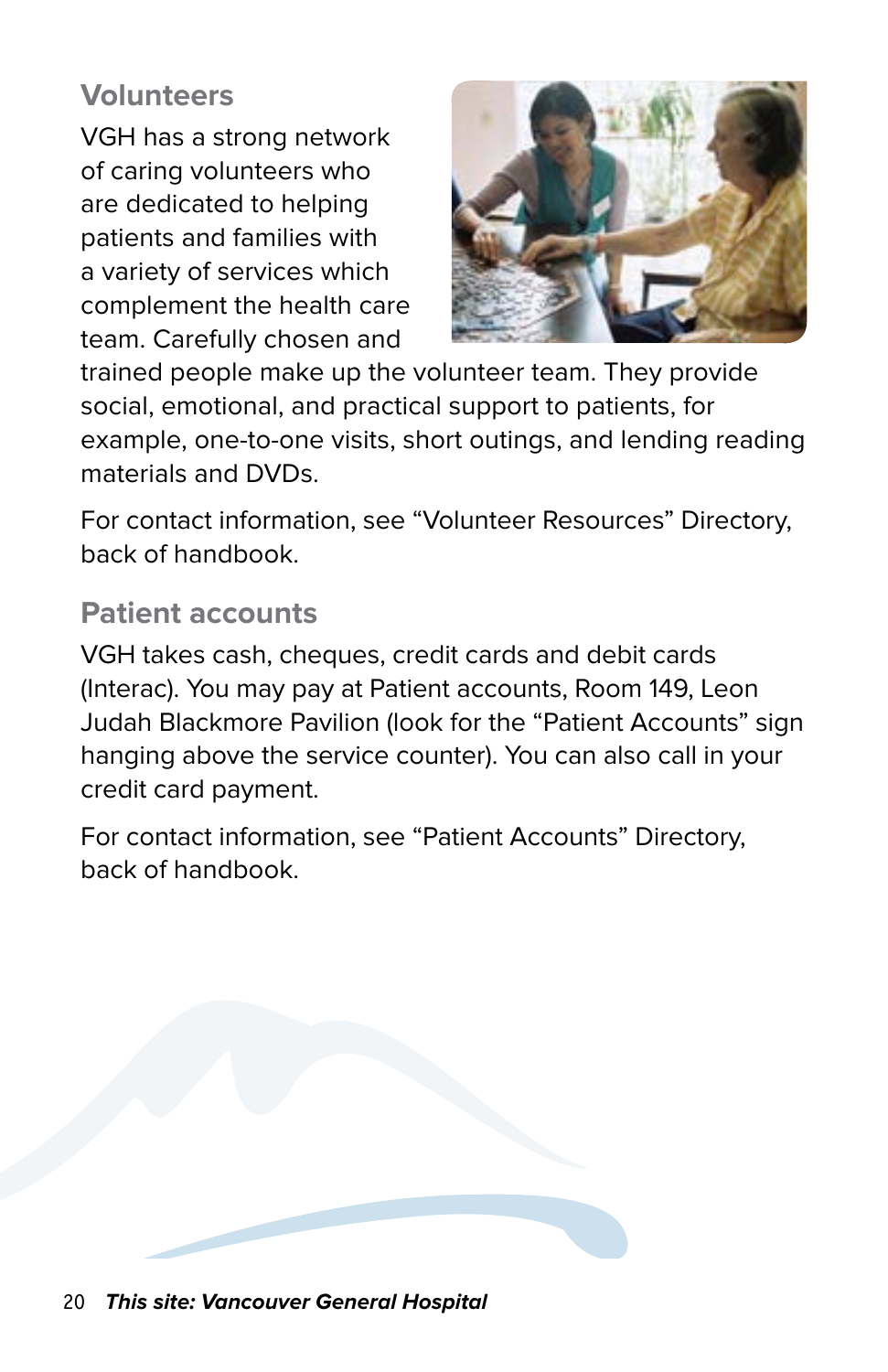## **Yes, I want to support the CIBC Centre for Patients and Families**

a place for support, learning and information

#### **Donor Information**

| □ Mr □ Mrs □ Ms □ Miss □ Dr                                                                                        |                                   |
|--------------------------------------------------------------------------------------------------------------------|-----------------------------------|
| First name:_____________________________Last name:______________________________                                   |                                   |
|                                                                                                                    |                                   |
|                                                                                                                    |                                   |
|                                                                                                                    |                                   |
| I would like to make a gift of:                                                                                    |                                   |
|                                                                                                                    |                                   |
|                                                                                                                    | (please specify)                  |
| <b>Payment Information</b>                                                                                         |                                   |
| □ Cash □ Money Order □ Cheque                                                                                      |                                   |
| Please make cheques payable to VGH & UBC Hospital Foundation                                                       |                                   |
|                                                                                                                    |                                   |
|                                                                                                                    |                                   |
| Expiry Date: Signature: Signature.                                                                                 |                                   |
| Receipts for gifts under \$25 will be sent only upon request.                                                      |                                   |
| Tax receipt required: □ Yes □ No                                                                                   |                                   |
| The CIBC Centre thanks the<br><b>VGH &amp; UBC Hospital Foundation for</b><br>accepting donations on their behalf. | <b>VGH</b><br><b>UBC</b> hospital |
| <b>Contact Information</b>                                                                                         |                                   |
| VGH & UBC Hospital Foundation 604-875-4676                                                                         |                                   |

190-855 West 12th Avenue vghfoundation.ca Vancouver BC V5Z 1M9

VCH protects your personal information and adhere to all legislative requirements in regards to privacy. We do not rent, sell, or trade our mailing lists. The information you provide will be used deliver services and to keep you informed and up-to-date on the activities of the Foundation, including programs, services, special events, funding needs, opportunities to volunteer or give, and more through periodic contact. If at any time you wish to be removed from any of these contacts, simply call us at 604-875-4676 or e-mail info@worldclasshealthcare.ca.

Charitable Registration # 13217-3063-RR0001 GMPB98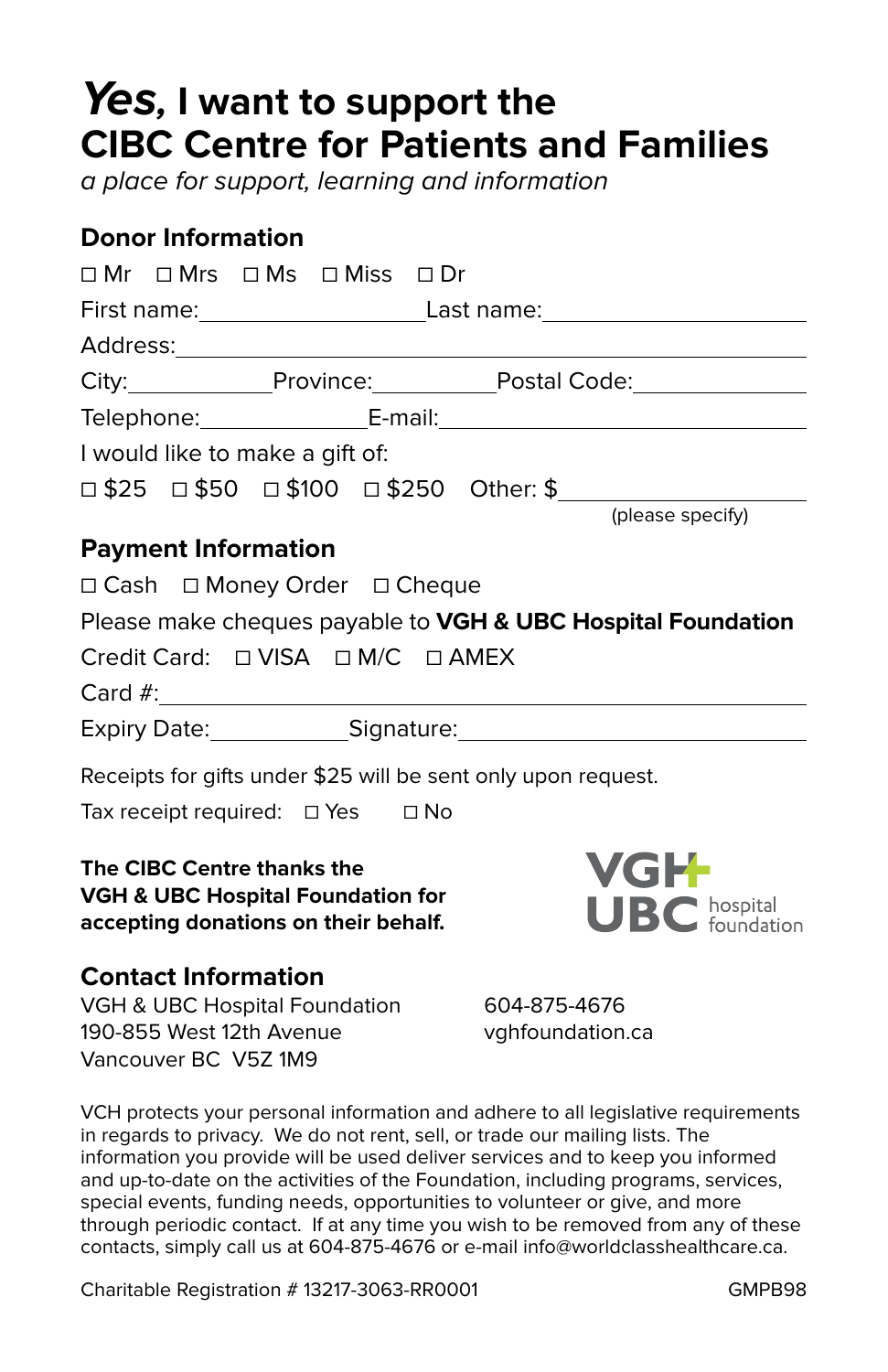# **Information**

| <b>Directory</b>                                   |                                        |
|----------------------------------------------------|----------------------------------------|
| Aboriginal patient navigator 1-877-875-1131        |                                        |
|                                                    |                                        |
|                                                    |                                        |
|                                                    | Preferred accommodation  604-875-5057  |
| <b>Billing information</b>                         |                                        |
|                                                    |                                        |
| CIBC Centre for Patients and Families 604-875-5887 |                                        |
|                                                    | centreforpatients@vch.ca               |
|                                                    | vch.ca/centreforpatients.ca            |
|                                                    |                                        |
| FATPort technical assistance 1-866-328-7678        |                                        |
|                                                    |                                        |
|                                                    |                                        |
|                                                    |                                        |
| Information & main switchboard  604-875-4111       |                                        |
| Information privacy office 604-875-5568            |                                        |
|                                                    | privacy@vch.ca                         |
|                                                    |                                        |
|                                                    |                                        |
| Patient care quality office1-877-993-9199          |                                        |
|                                                    | pcqo@vch.ca                            |
| Pharmacies                                         |                                        |
| Shoppers Drug Mart,                                |                                        |
|                                                    | Diamond Health Centre  604-739-4645    |
| Shoppers Drug Mart,                                |                                        |
|                                                    | 885 West Broadway  604-708-1135        |
|                                                    | Skin Care Centre Pharmacy 604-875-4331 |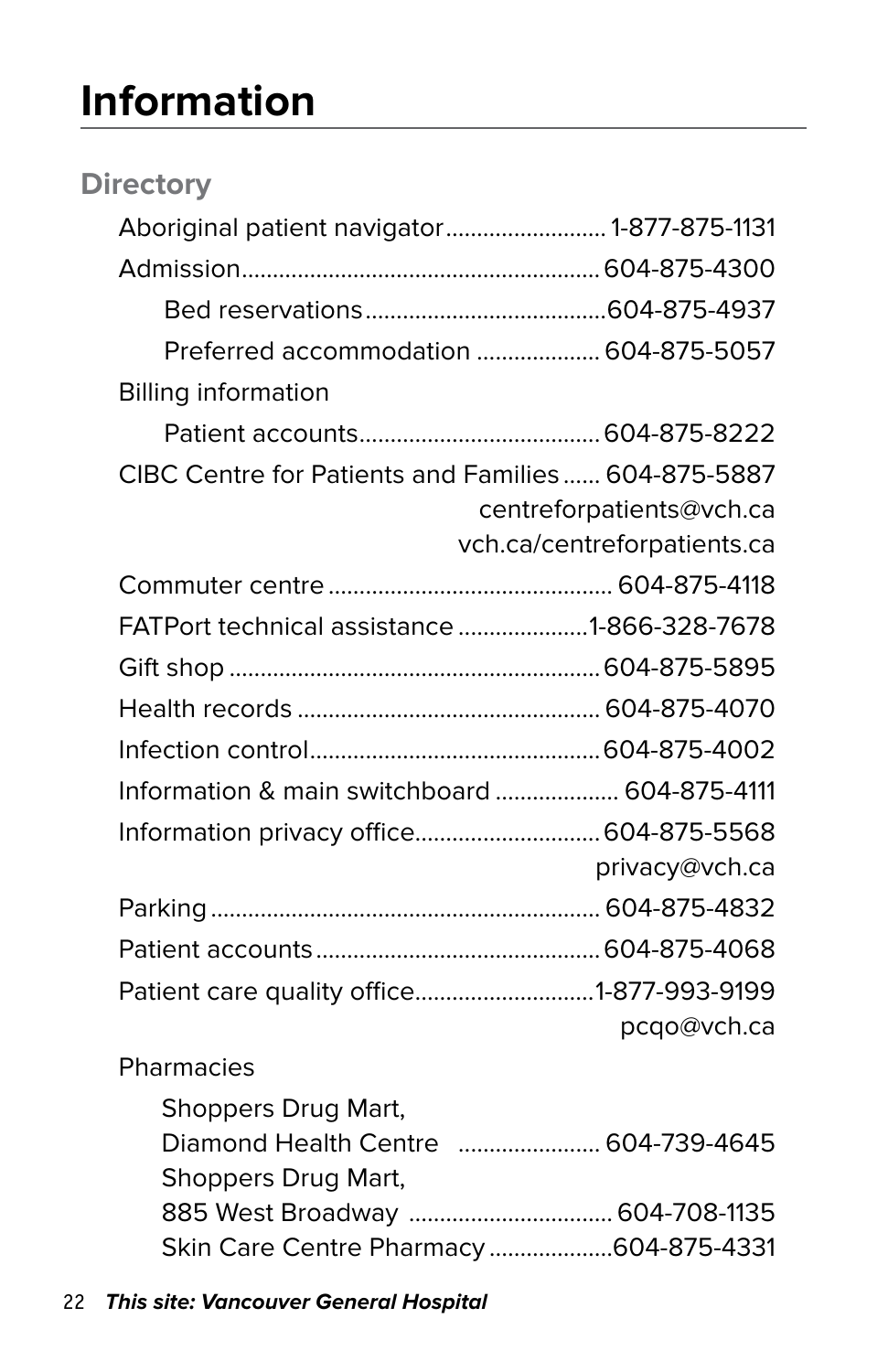Security - see information & main switchboard Sign language (ASL) interpreters

 Western Institute for the Deaf and Hard of Hearing: Medical Interpreting System (MIS)

| Non-emergency TTY 604-736-7099                     |                                    |
|----------------------------------------------------|------------------------------------|
| Non-emergency voice  604-736-7012                  |                                    |
| Spiritual care & multifaith services  604-875-4151 |                                    |
| Television & phone rental604-875-4111, local 62594 |                                    |
| TransLink (regional transit) 604-953-3333          |                                    |
|                                                    | translink.bc.ca                    |
| Volunteer resources604-875-4111, local 21401       |                                    |
|                                                    | VancouverVolunteerResources@vch.ca |
| Well Wishes email                                  |                                    |
|                                                    |                                    |

 Richmond Hospital................. WellWishesRHS@vch.ca Lions Gate Hospital ............... WellWishesLGH@vch.ca Vancouver General Hospital, UBC Hospital, GF Strong Rehabilitation Centre,

George Pearson Centre .......... WellWishesVA@vch.ca

**Mailing and web address**

Vancouver General Hospital 899 West 12th Avenue Vancouver, British Columbia V5Z 1M9

vch.ca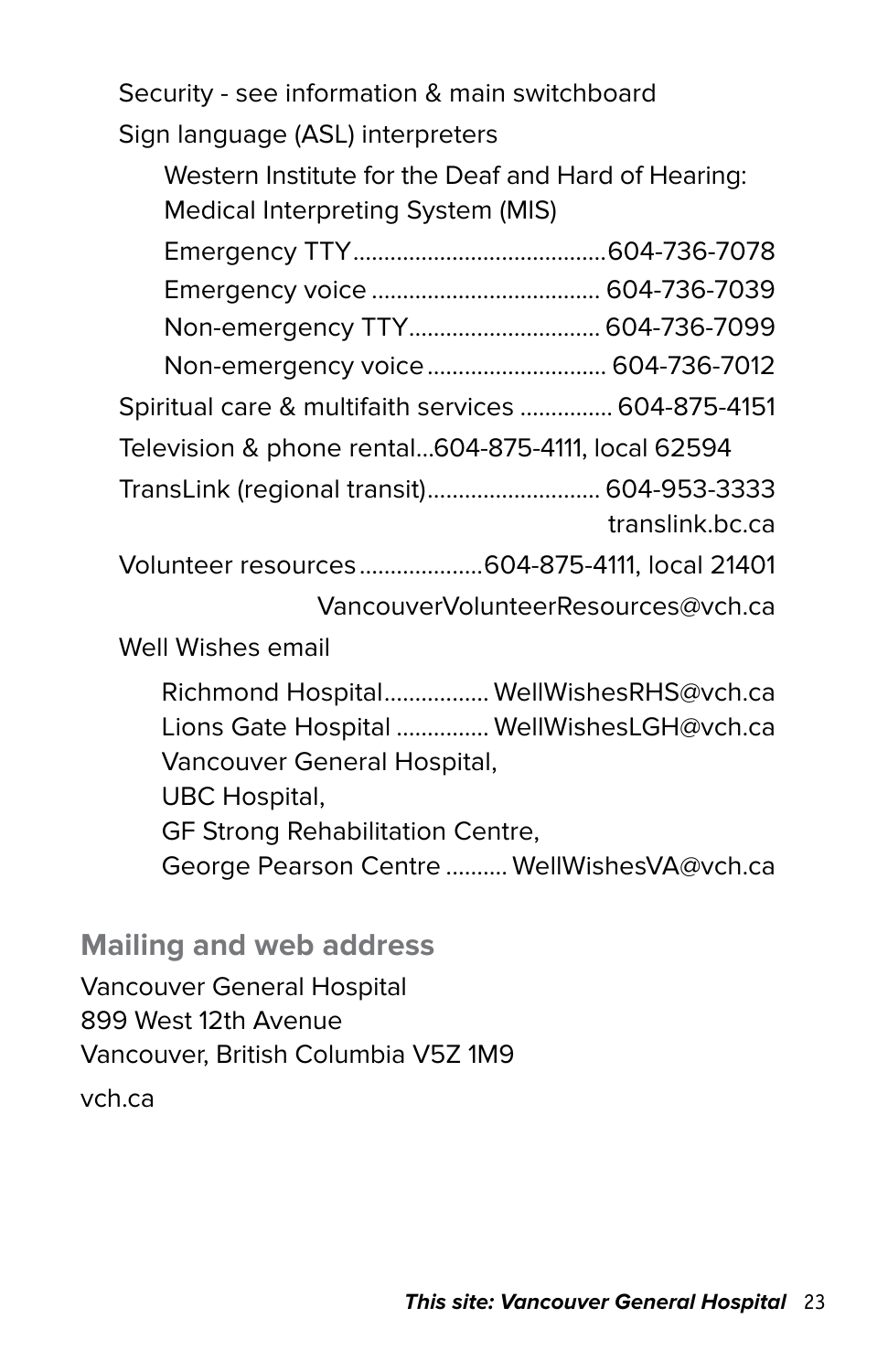| × | a.<br>____ | ٠ |
|---|------------|---|
|---|------------|---|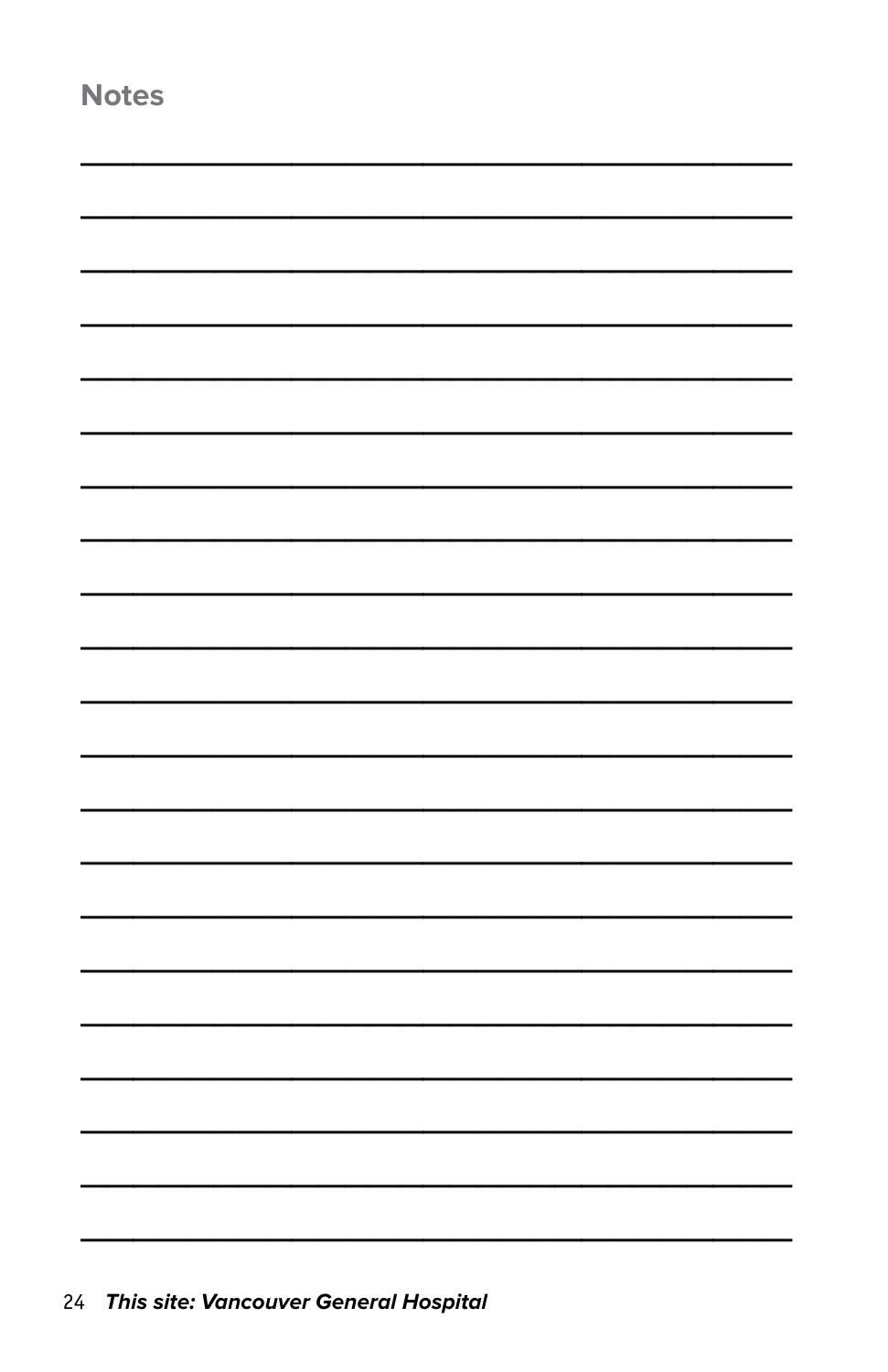| <b>Notes</b> |  |
|--------------|--|
|              |  |
|              |  |
|              |  |
|              |  |
|              |  |
|              |  |
|              |  |
|              |  |
|              |  |
|              |  |
|              |  |
|              |  |
|              |  |
|              |  |
|              |  |
|              |  |
|              |  |
|              |  |
|              |  |
|              |  |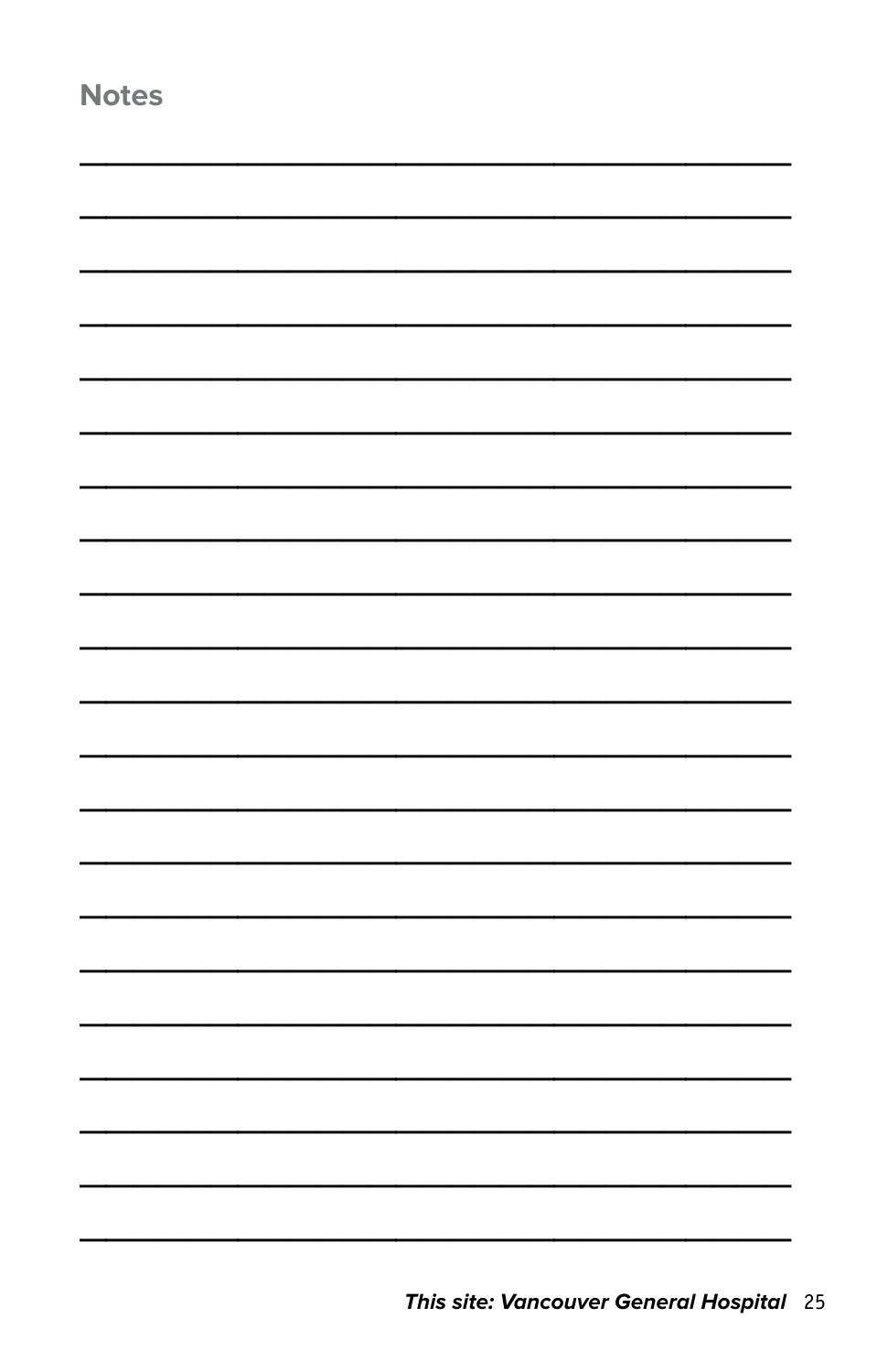| ×<br>٧<br>4<br>۰.<br>-<br>٠<br>., | ×<br>۰. |
|-----------------------------------|---------|
|-----------------------------------|---------|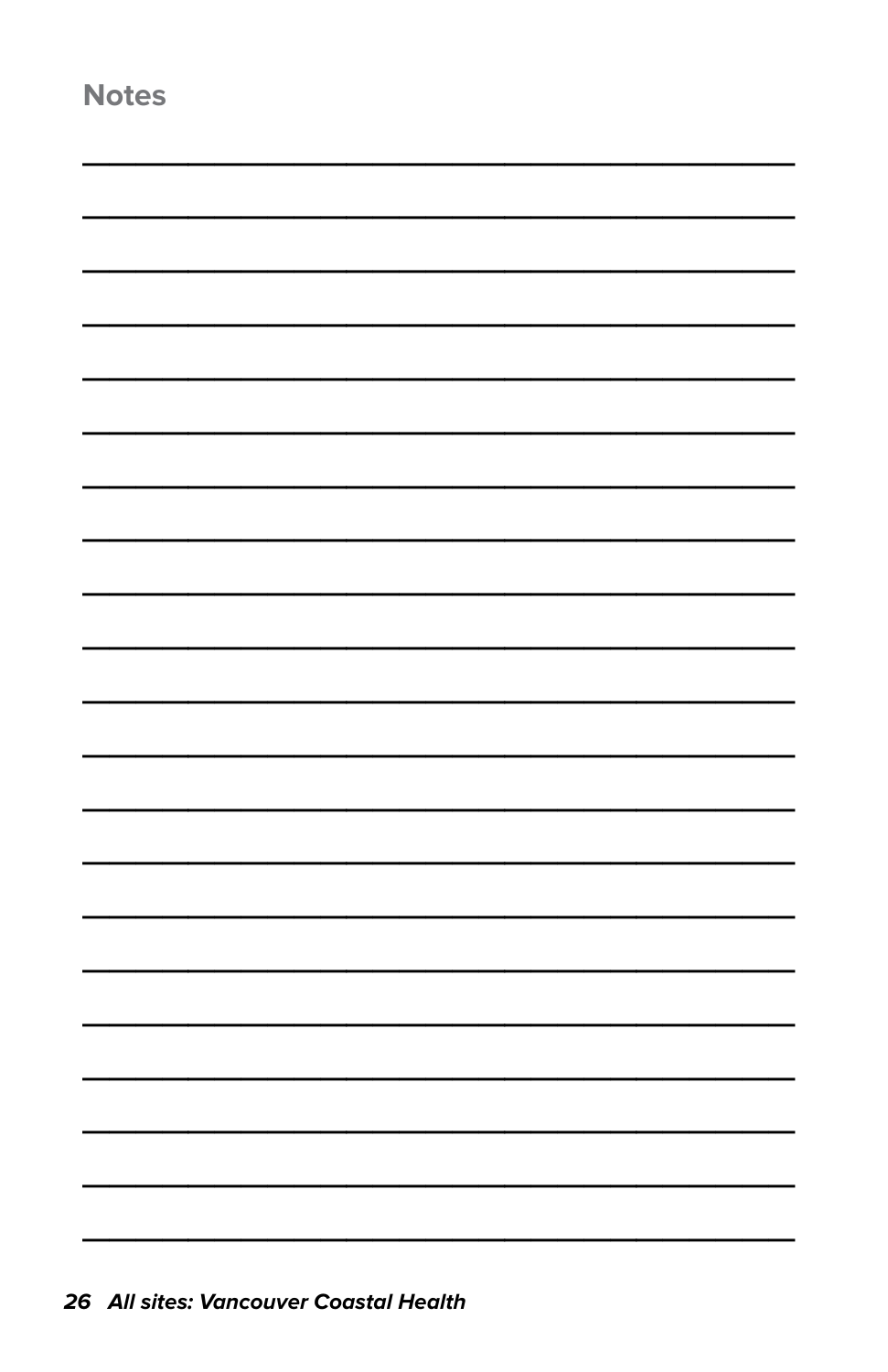Produced by CIBC Centre for Patients and Families

#### **For further information, or to provide feedback on this handbook contact the CIBC Centre**

Jim Pattison Pavilion, 1st Floor Vancouver General Hospital 899 West 12th Avenue Vancouver, B.C. V5Z 1M9

Phone: 604-875-5887 Email: centreforpatients@vch.ca